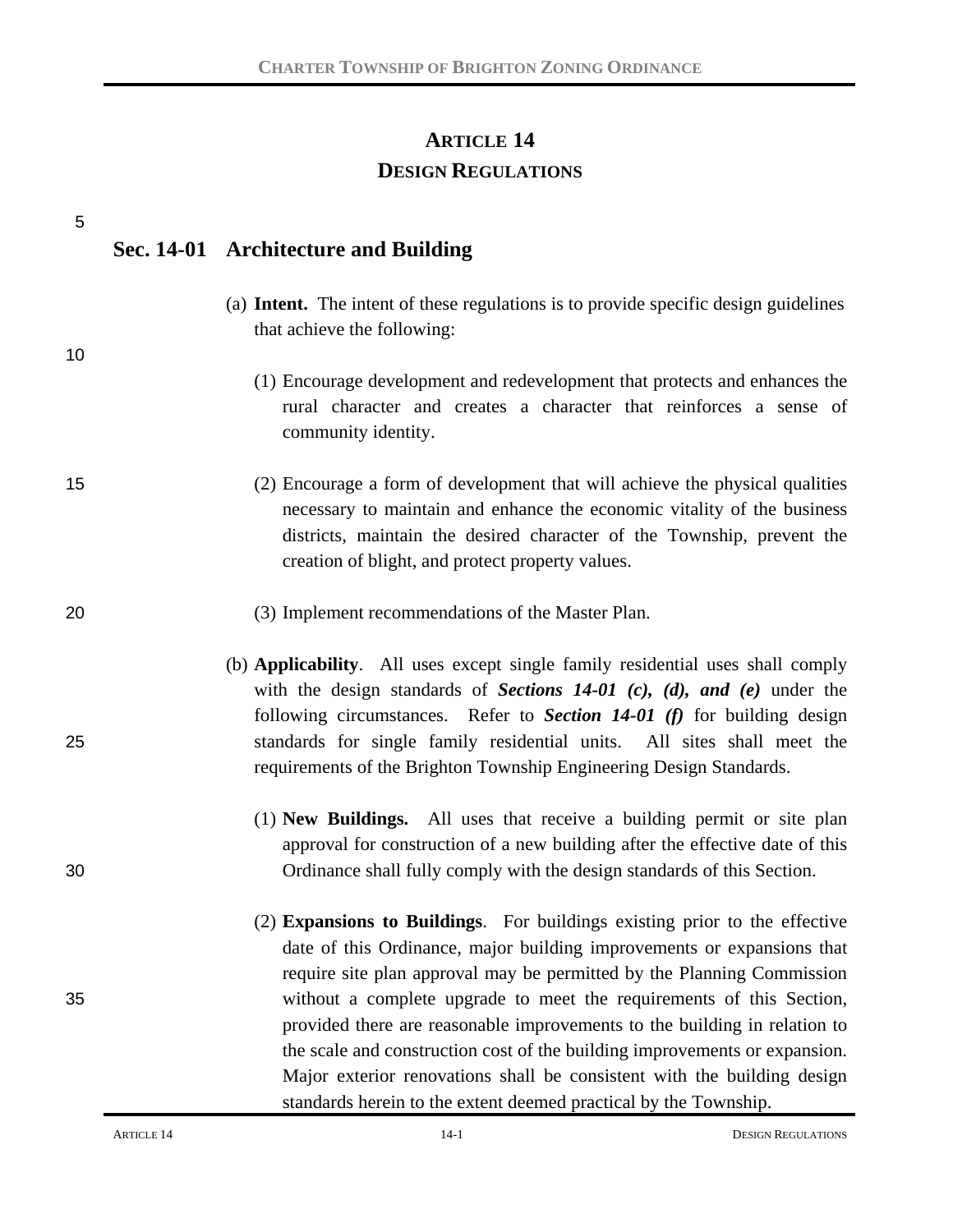(3) **Minor Improvements to Buildings**. For buildings existing prior to the effective date of this Ordinance, minor changes, improvements, and modifications that are approved administratively shall be permitted, provided the improvements shall not increase noncompliance with the 5 requirements of this Section.

#### (c) **Exterior Wall Design Standards**

(1) **Wall Materials.** The use of exterior wall materials on walls that are 10 visible from a public road or a parking lot shall be in compliance with the maximum percentages permitted in Table 14-01. A table must be provided on the site plan depicting the percentage planned of each material.

| <b>Table 14-01</b>                                             |        |           |          |                                                        |       |
|----------------------------------------------------------------|--------|-----------|----------|--------------------------------------------------------|-------|
| <b>Schedule of Regulating Exterior Building Wall Materials</b> |        |           |          |                                                        |       |
|                                                                |        |           |          | Maximum Percent of Wall that can be Covered by Certain |       |
|                                                                |        |           |          | <b>Building Materials by Zoning District</b>           |       |
|                                                                |        |           |          | $B-2 &$                                                |       |
| <b>Building Materials</b>                                      | $RM-1$ | <b>OS</b> | $B-1(a)$ | $B-3(a)$                                               | $I-1$ |
| <b>Brick or Face Brick</b>                                     | 100 %  | 100%      | 100%     | 100\%                                                  | 100%  |
| Stone                                                          | 100 %  | 100%      | 100%     | 100%                                                   | 100%  |
| <b>Split Face Block</b>                                        | 25%    | 25%       | 50%      | 50%                                                    | 100%  |
| <b>Cast Stone</b>                                              | 25%    | 25%       | 25%      | 25%                                                    | 100%  |
| <b>Precast Concrete</b>                                        | 0%     | 25%       | $0\%$    | 25%                                                    | 75%   |
| Concrete Formed in Place                                       | 0%     | 25%       | 0%       | 25%                                                    | 75%   |
| Metal (b)                                                      | 0%     | 25%       | 0%       | 25%                                                    | 50%   |
| <b>Reflective Glass</b>                                        | 0%     | 50%       | 0%       | 0%                                                     | 50%   |
| Glass Block                                                    | 25%    | 25%       | 25 %     | 25%                                                    | 25%   |
| Wood Siding                                                    | 75%    | 50%       | 50%      | $0\%$                                                  | $0\%$ |
| Vinyl Siding                                                   | 75%    | 50%       | 50%      | 0%                                                     | 0%    |
| Finishes (c)                                                   | $0\%$  | 25%       | 10%      | 25%                                                    | 25%   |

Footnotes:

(a) All walls exposed to public view from the road or an adjacent residential area shall be constructed of not less than seventy-five (75%) brick, face brick, stone, or cast stone.

(b) Flat sheets and seamed or ribbed panels, including aluminum, porcelain and stainless steel and similar material. These materials shall not be used where contact with vehicles may occur, such as parking areas, traffic ways, and loading areas, unless the walls are adequately protected to prevent damage.

(c) Includes fiberglass, reinforced concrete, polymer plastic (fypon), exterior insulation and finishing systems (EIFS), plaster, stucco, and similar materials. These materials shall not be used where contact with vehicles may occur, such as parking areas, traffic ways, and loading areas, unless the walls are adequately protected to prevent damage.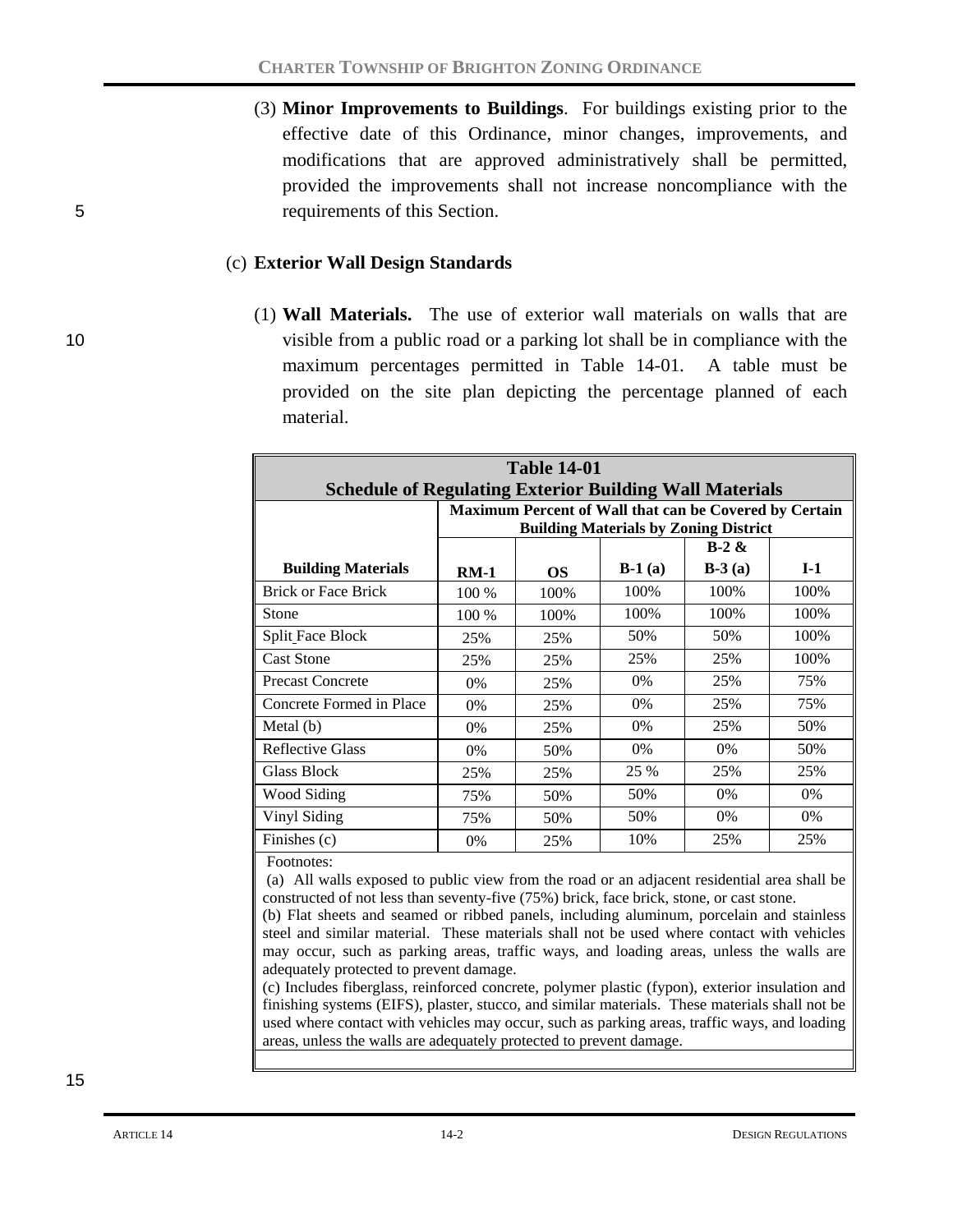|   | (2) <b>Allowance for Other Materials.</b> The Planning Commission may waive |
|---|-----------------------------------------------------------------------------|
|   | strict compliance with the <b>Section 14-01</b> (c)(1) when the following   |
|   | qualities can be demonstrated. The proposed building design and             |
|   | materials schedule shall be accompanied by a written design statement       |
| 5 | which shall describe how the selected wall materials and material           |
|   | combinations will be consistent with and enhance the building design.       |

a. The design and materials are found to be in keeping with the character of the Township.

### b. The materials are found to be permanent and durable.

- c. The design and materials are compatible with the type of use and development proposed.
- d. The design and materials can easily be adapted to another use in the future.
- e. The design and materials meet the intent of this Section.
- (3) **Mixture of Materials.** The application of these requirements should promote integration and mixture of materials where more than one (1) material is used on a building. If only one (1) material is used, architectural detailing and articulation, massing, texture and form must be 25 introduced into the building design. Building roof materials should be in harmony with the style and material used on the building walls.
- (4) **Long Walls.** When buildings are one hundred (100) feet or greater in length, design variations must be applied to assure that the building is not 30 monotonous in appearance. Variations include but are not limited to the following:
	- a. Recess and projections along the building façade. Variations in depth shall be a minimum of ten (10) feet.
	- b. Architectural details or features.
	- c. Enhanced ornamentation around building entryways.

## 40 d. Landscaping.

10

15

20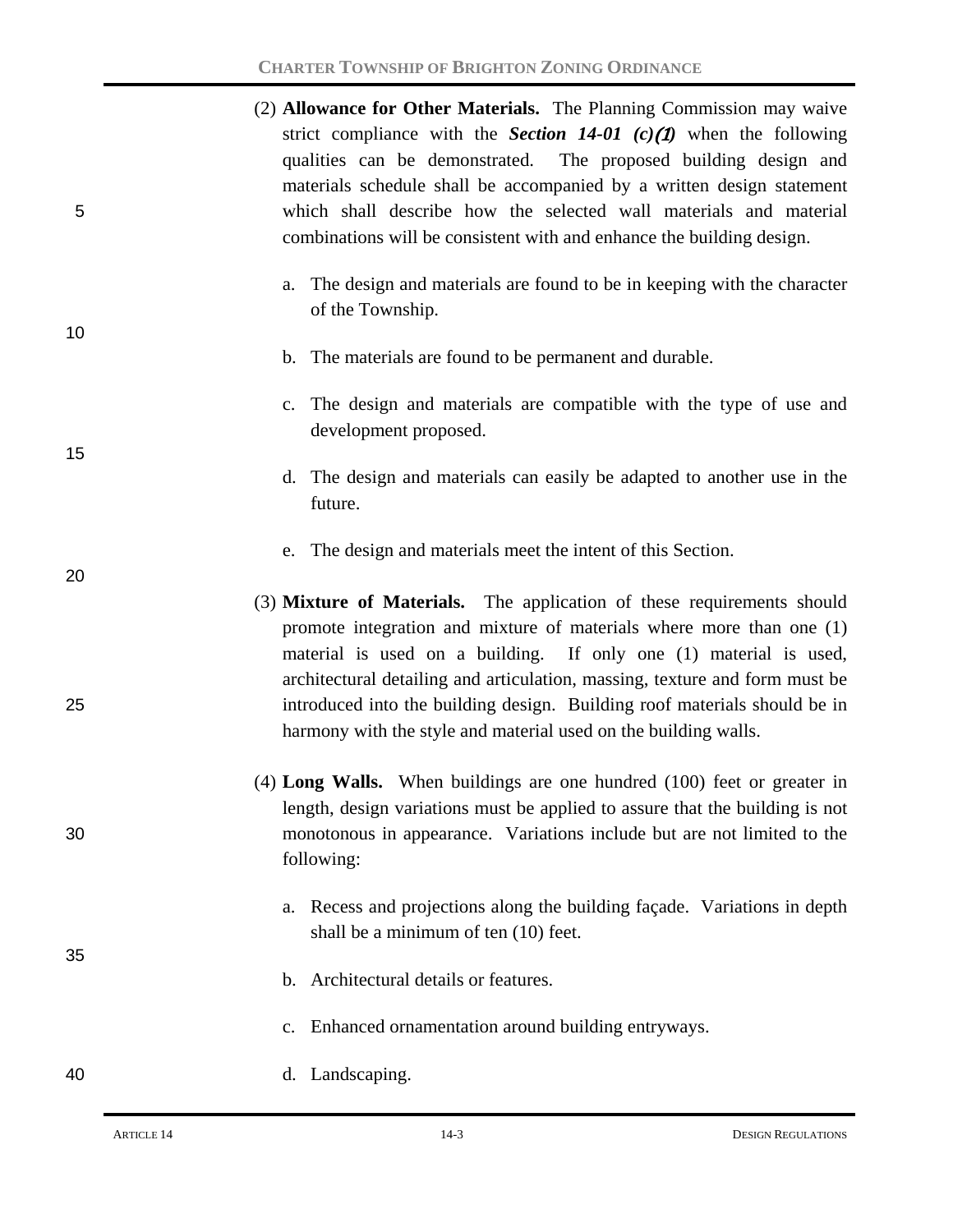- e. Streetscape elements.
- f. Variations in building height.
- 5 (5) **Colors.** Information on building colors shall be submitted with the site plan and considered to be part of any site plan approval under *Article 18*. The primary building color shall be earth tone colors and be compatible with the surrounding area.

#### 10 (d) **Roof Design Standards**

- (1) **Compatible Design Character.** Roof design and materials are considered to be key elements to the Township character, and thus shall be consistent with the intent of this Article. As a part of building design, 15 roofs shall be designed in keeping with the overall architecture of the building.
	- (2) **Roof Materials**. The following regulations apply to roof materials:
- 20 a. Asphalt, fiberglass, tile, slate or cedar shingles may be used in all districts.
	- b. Standing seam metal roof systems shall be permitted only in the B-2, OS, and I-1 Districts.
	- c. Asphalt shingles shall be heavily textured with colors that are compatible with the building architecture.
- d. When permitted, the color of standing metal seam roof systems shall 30 be subtle and compatible with exterior building materials.
- (3) **Screening Rooftop Equipment.** Rooftop equipment shall be screened by a pitched roof enclosure or parapet wall of sufficient height so as to not be visible from the adjoining public road or adjacent property. The method 35 to screen rooftop equipment shall be compatible with the building through color, scale, materials, and architectural style. The Planning Commission may require cross-Section details to confirm compliance.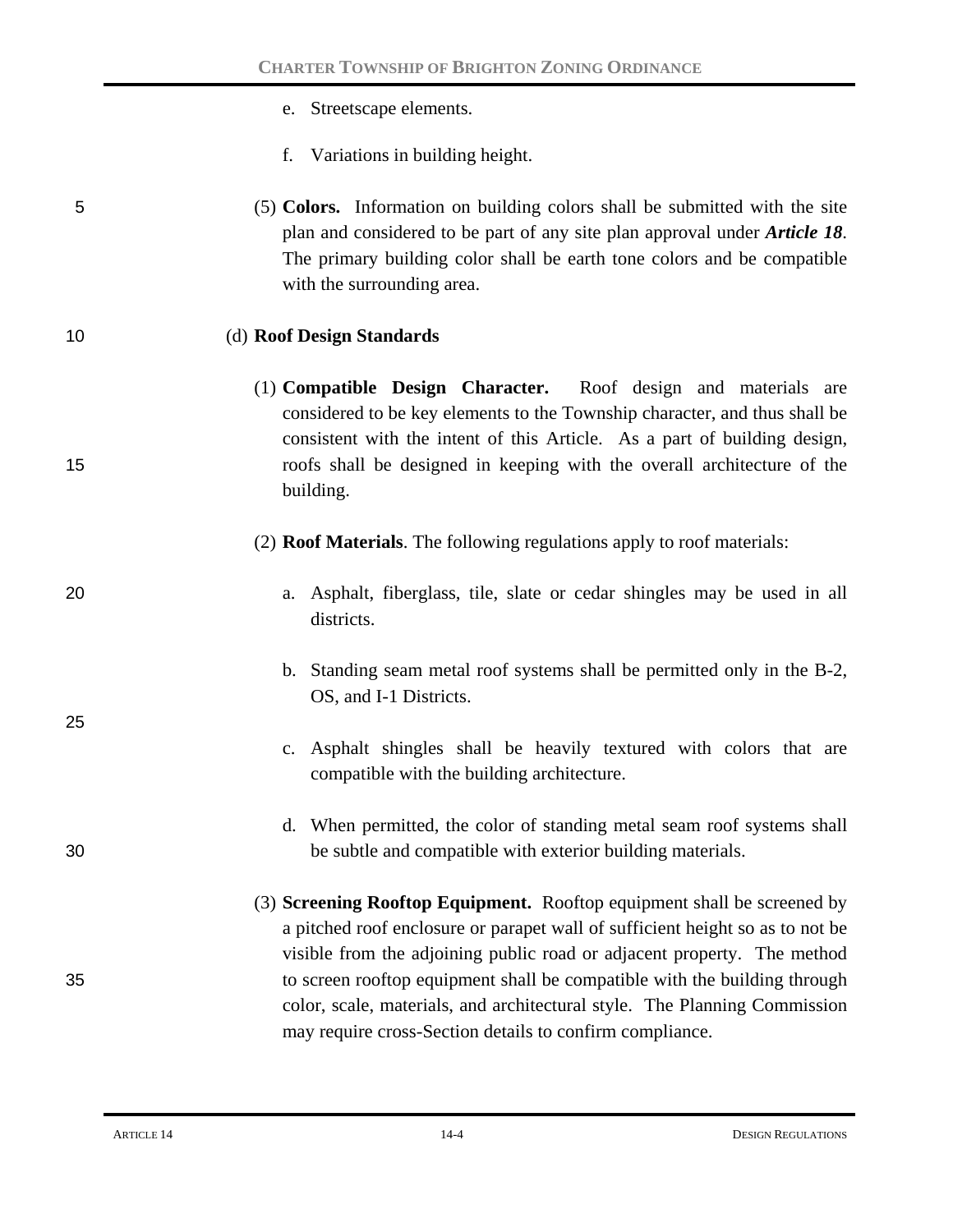#### (e) **General Building Design Accent Standards**

- (1) **Front Facade.** Blank walls shall not face a public road. Walls facing a public road shall include windows and architectural features customarily 5 found on the front facade of a building, such as awnings, cornice work, edge detailing or other decorative finish materials. A prominent and usable public building entrance shall be provided at the front of the building. Wall massing shall be broken up with vertical pilasters or other architectural elements to reduce scale.
	- (2) **Pedestrian Orientation.** Buildings shall be designed at a pedestrian scale with relationship to the road and sidewalk. Convenient and safe pedestrian access shall be provided between the public sidewalk and the building entrance.
	- (3) **Awnings.** Awnings with straight sheds may supplement facades. Awnings shall not be cubed or curved except over doorways. Awnings shall be of an opaque material. Translucent or internally lit awnings shall not be permitted. Signs are not permitted on the awning.
- (4) **Canopies**. Canopies, such as over gasoline pumps or drive-through structures, shall be designed to be consistent with the approved building materials and colors. Support columns shall be brick or materials compatible with the main buildings. The Planning Commission may 25 require a peaked roof to complement the main building. Any canopy lighting shall be flush with the canopy.
	- (5) **Neon.** Exposed neon shall not be permitted on a building except on signs as provided for in *Article 17*.
	- (6) **Quality and Workmanship.** This Section is not intended to regulate the quality, workmanship and requirements for materials relative to strength and durability.
- 35 (f) **Building Design Standards for Single Family Residential Units.** To ensure the compatibility in appearance of single family dwelling units, such units shall meet the following design and site standards:

10

15

20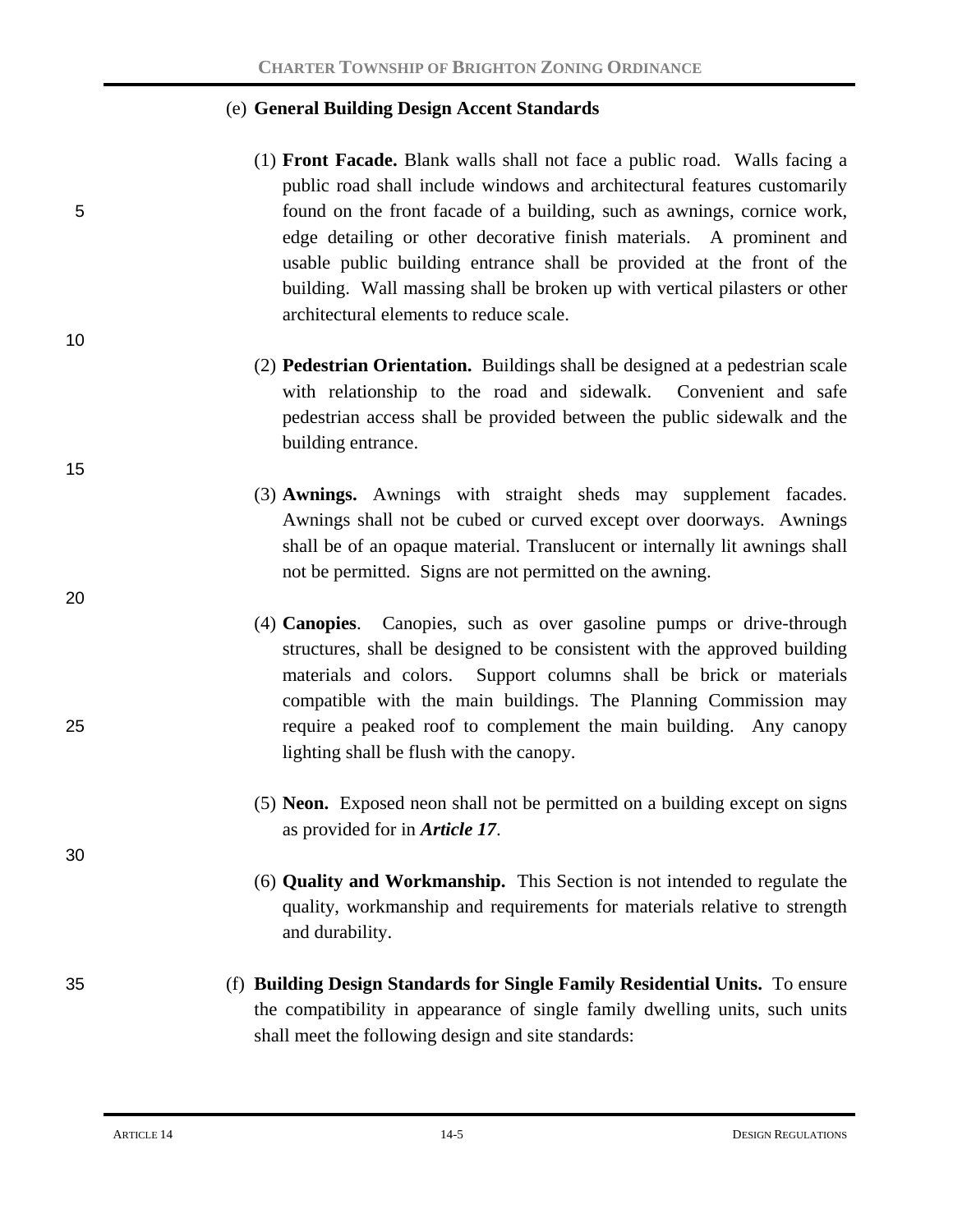|    | (1) Shall be constructed to the most current State or Federal Building<br>Standards. These include the Michigan Construction Code Act of 1972<br>(Act 230, P.A. 1972, as amended) and the National Manufactured Housing<br>Construction and Safety Standards Act of 1974, as amended.                                                 |
|----|---------------------------------------------------------------------------------------------------------------------------------------------------------------------------------------------------------------------------------------------------------------------------------------------------------------------------------------|
| 5  | (2) Have a minimum width dimension of twenty-four (24) feet.                                                                                                                                                                                                                                                                          |
| 10 | (3) The gross floor area and lot coverage of any proposed single family<br>dwelling unit shall comply with the standards set forth in Table 3-03.                                                                                                                                                                                     |
|    | (4) Have two (2) exterior doors (front and rear, or front and side), and where<br>there is a difference in ground elevation, steps must be permanently<br>attached, on a frost depth foundation, either to the perimeter wall or to<br>porches connected to the perimeter wall.                                                       |
| 15 | $(5)$ Have a roof with a minimum 4:12 pitch and minimum eight $(8)$ inch eave,<br>and with a drainage system that will collect and concentrate the discharge                                                                                                                                                                          |
| 20 | of storm water or snow away from the sides of the dwelling. The roof<br>shall have wood shake, asphalt or other acceptable shingles, and meet the<br>snow load standards for southern Michigan.                                                                                                                                       |
|    | (6) Have an exterior finish architecturally compatible to that of other similar<br>homes in the surrounding area.                                                                                                                                                                                                                     |
| 25 | (7) Shall be firmly attached to a permanent foundation constructed on the site<br>in accordance with the applicable building code and shall have a wall of<br>the same perimeter dimensions of the dwelling and constructed of such<br>materials and type as required in the applicable building code for single<br>family dwellings. |
| 30 |                                                                                                                                                                                                                                                                                                                                       |
|    | (8) The compatibility of design and appearance shall be determined by the<br>Township Planner upon review of the plans submitted for a particular<br>An aggrieved party may appeal the Township Planner's<br>dwelling.<br>decision to the Zoning Board of Appeals as provided for in <i>Article</i> 22.                               |
| 35 | (9) Any determination of compatibility shall be based upon the standards set<br>forth in the definition of dwelling as well as the character, design, and<br>appearance of one (1) or more residential dwellings within five hundred<br>(500) feet of the subject dwelling provided the surrounding existing                          |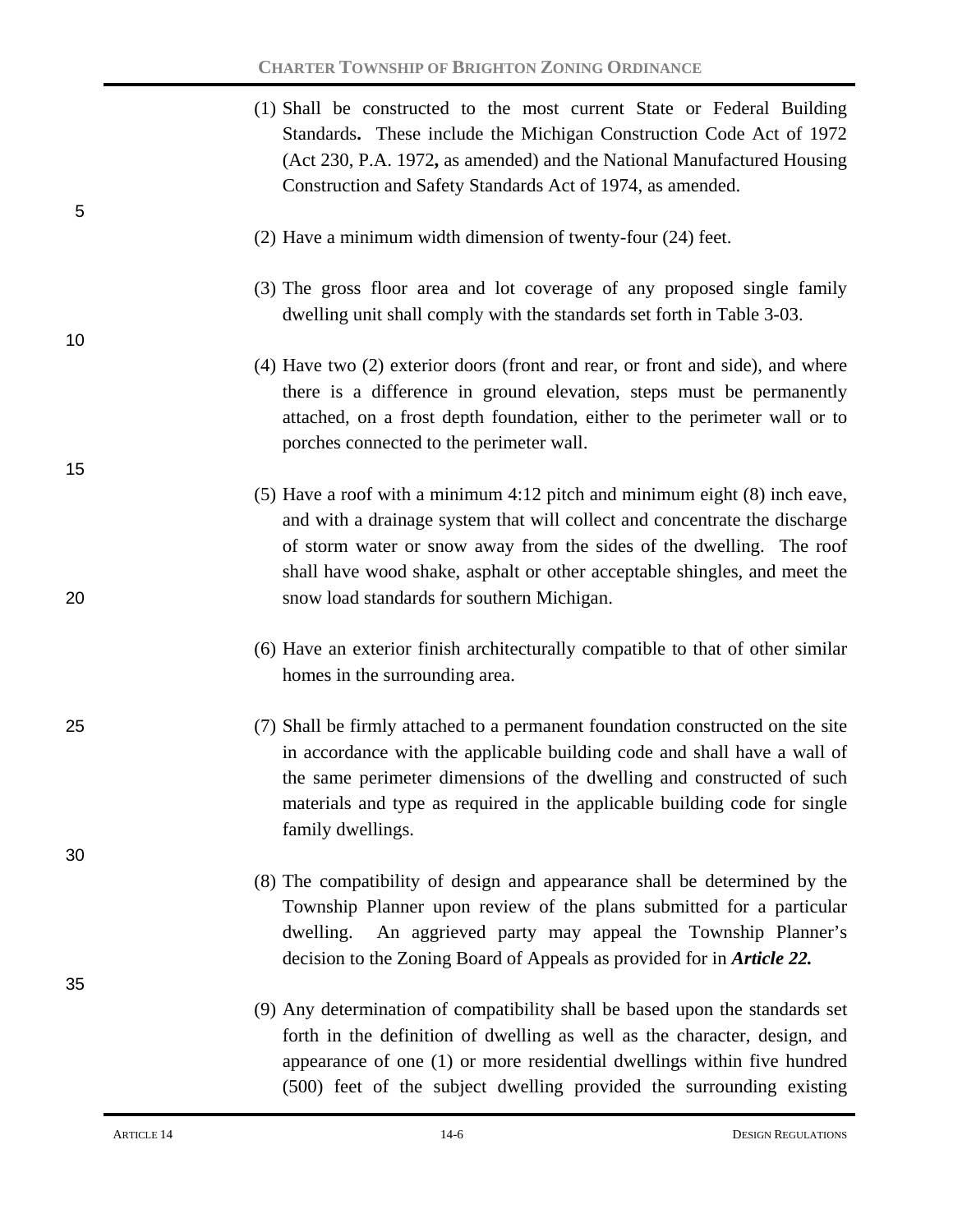dwellings considered are located outside of manufactured housing community. The foregoing shall not be construed to prohibit innovative design concepts involving such matters as solar energy, view, unique land contour, or relief from the common or standard design homes.

- (10) All dwelling units shall be oriented toward the public right-of-way so that the facade that faces the road contains a door, windows, and other architectural features customary of the front facade of a residence.
- 10 (11) The provisions of this Section shall not apply to manufactured homes situated in licensed manufactured home parks.

5

## 15 **Sec. 14-02 Landscaping**

- (a) **Intent.** The intent of this Section is to promote the public health, safety and welfare by establishing minimum standards for the design installation and maintenance of landscaping, greenbelts and buffer zones. Landscaping, 20 greenbelts, and buffer zones are necessary for the continued protection and enhancement of all land uses. Landscaping and greenbelts enhance the visual image of the Township, preserve natural features, improve property values, and alleviate the impact of noise, traffic, and visual distraction. Buffer zones protect less intense uses from the noise, light, traffic, litter, and other impacts. 25 Specifically, the intent of these provisions is to:
	- (1) Improve the appearance of off-street parking area, vehicular use areas, and property abutting public rights-of-way.

30 (2) Protect and preserve the appearance, character, and value of the neighborhoods which abut non-residential areas, parking areas, and other intensive use areas.

- (3) Integrate the various elements within a site and link a development with 35 the surrounding environment.
	- (4) Reduce soil erosion and depletion.

<sup>(</sup>Ord. #231, 12/27/05)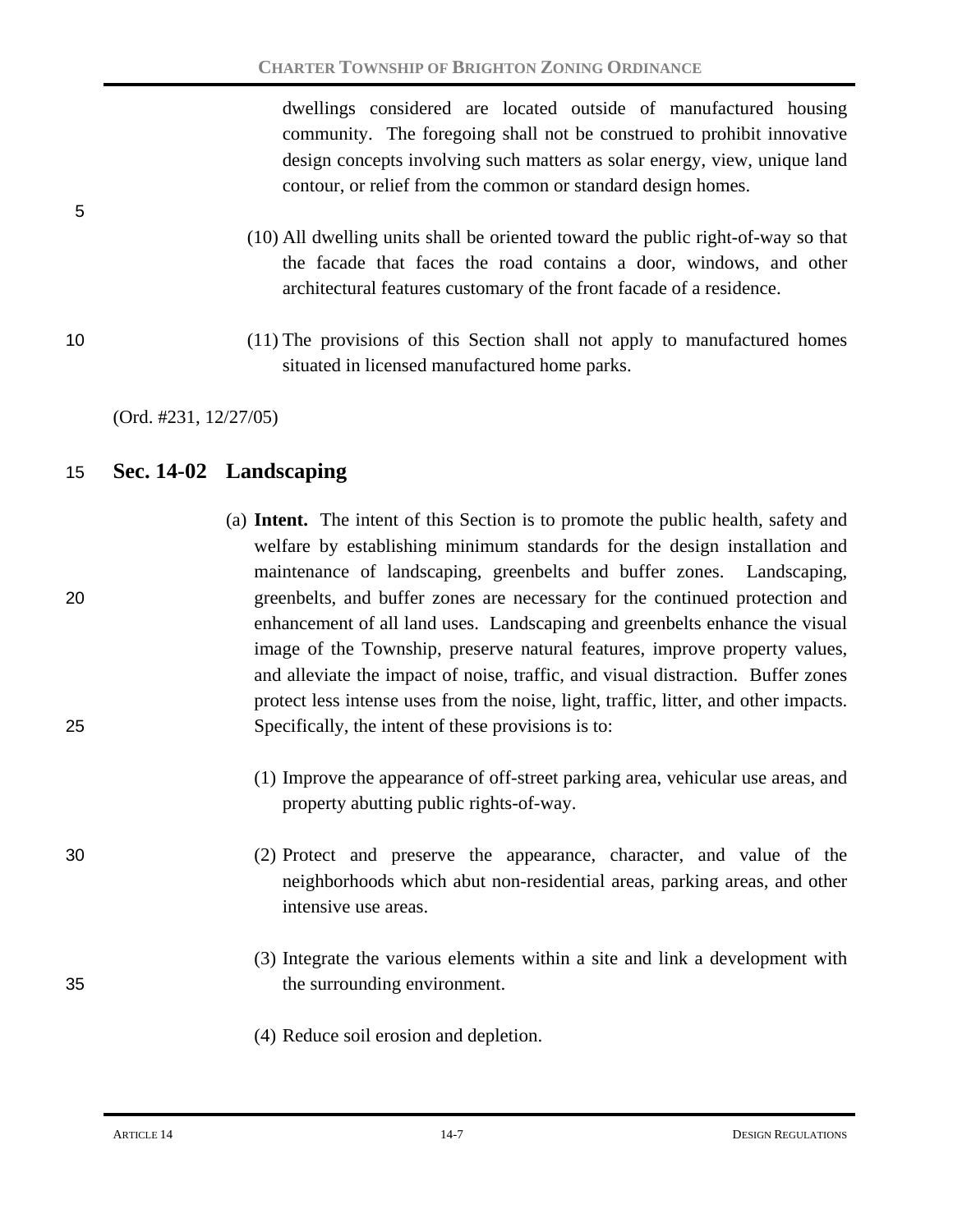|    | (5) Increase soil water retention, thereby helping to prevent flooding, erosion,<br>and sedimentation.                                                                                                                                                                                                  |
|----|---------------------------------------------------------------------------------------------------------------------------------------------------------------------------------------------------------------------------------------------------------------------------------------------------------|
| 5  | (6) Remove air pollutants, and control glare and reflection.                                                                                                                                                                                                                                            |
|    | (7) Assist in directing safe and efficient traffic flow and prevent vehicular and<br>pedestrian circulation conflicts.                                                                                                                                                                                  |
| 10 | (8) Create a more desirable microclimate.                                                                                                                                                                                                                                                               |
|    | (9) Provide natural green space to allow infiltration of stormwater, minimize<br>erosion and filter sediments from runoff.                                                                                                                                                                              |
| 15 | (b) Applicability                                                                                                                                                                                                                                                                                       |
|    | (1) The requirements of this Section shall apply to all projects subject to<br>administrative review, site plan review, or condominium review. No site<br>plan, condominium, or land use permit shall be approved unless<br>landscaping consistent with the requirements of this Section is provided.   |
| 20 | (2) The landscaping requirements shall be met prior to the issuance of a<br>certificate of occupancy and shall be continuously maintained in a sound,<br>healthy, and vigorous growing condition.                                                                                                       |
| 25 | (3) Creativity in landscape design is encouraged. The standards are<br>intentionally flexible to encourage adaptability and creative design.<br>Required trees and shrubs may be planted at uniform intervals, at random,<br>or in groupings, depending on the designer's desired visual effect and the |
| 30 | intent of the Township to coordinate landscaping on adjacent properties.<br>Applicants are encouraged to provide additional landscaping to improve<br>the function, appearance and value of their property.                                                                                             |
| 35 | (4) The requirements herein, shall be independent of each other and shall not<br>be double counted to fulfill the requirements of different required<br>landscape elements.                                                                                                                             |
|    | (5) In any case where an existing building and/or parking area is being                                                                                                                                                                                                                                 |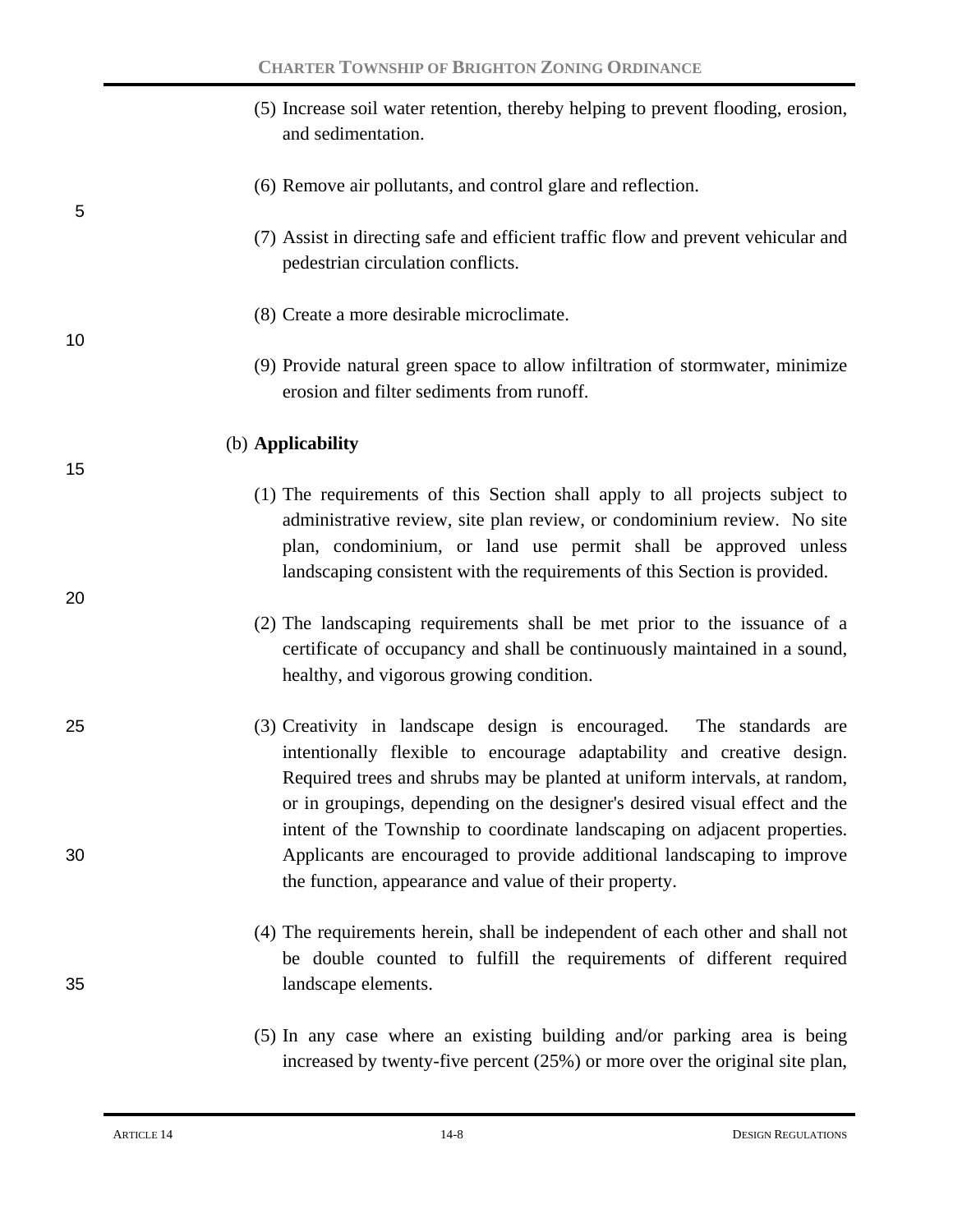the site shall be brought into full compliance with the landscape standards herein.

(6) Where an increase in an existing building and/or parking area is less than 5 twenty-five percent (25%), the extent of new landscaping shall be equal to four percent (4%) of compliance for every one percent (1%) of increase in the building or parking footprint. For example, a ten percent (10%) building expansion shall require forty percent (40%) compliance with these landscape requirements.

#### (c) **General Requirements**

- (1) Plant material shall be installed so that at maturity it does not obscure traffic signs or lighting, obstruct access for emergency vehicles, interfere 15 with adequate sight distance for motorists or disrupt drainage patterns on the site or on adjacent properties.
	- (2) Landscaped areas shall be covered by grass or other living ground cover.
- 20 (3) A minimum four (4) inches of topsoil shall be provided for all lawn areas, ground covers and planting beds.
- (4) Planting beds shall be maintained with woodchips or similar natural material, non-stone, at a minimum depth of three (3) inches. Planting beds 25 shall be limited to the area immediately surrounding the plant material.
	- (5) Planting beds must be curbed or defined with steel edging.
- (6) Trees and shrubs shall be set back ten (10) feet from the edge of a road 30 and five (5) feet from a vehicular access or pathway.
	- (7) The overall landscape plan shall not contain more than thirty-three percent (33%) of any one (1) species. The use of trees native to the area and mixture of trees from the same species association are encouraged.
	- (8) Ornamental trees may be used to fulfill the tree requirement, provided two (2) ornamental trees shall be the equivalent of one (1) required tree.

35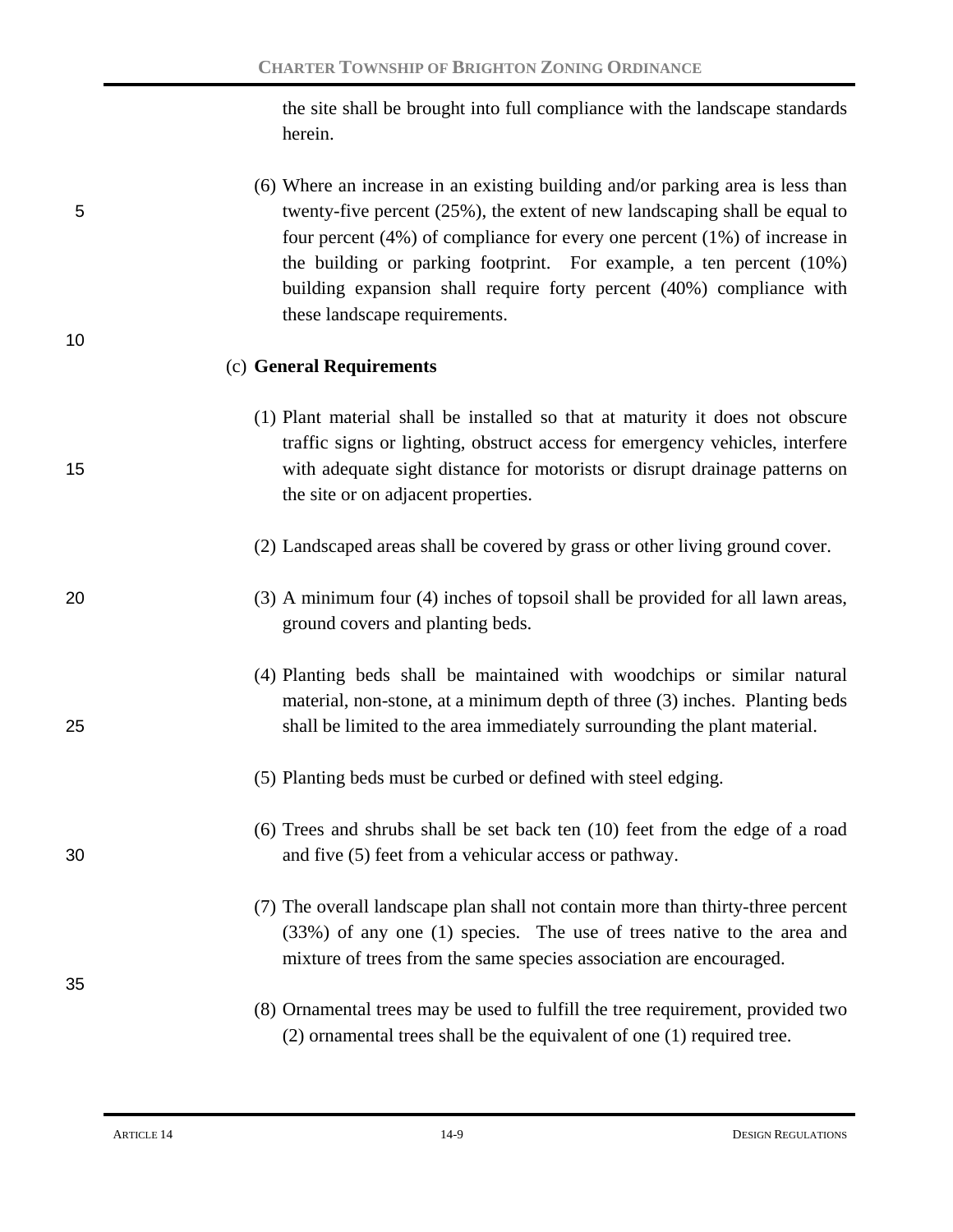#### (d) **Plant Material Specifications**

(1) **Size.** The following minimum specifications shall apply to all plant material at the time of planting proposed in accordance with the 5 landscaping requirements of this Section:

| <b>Table 14-02.1</b><br><b>Minimum Plant Material Size</b>                                                                 |          |                                    |           |  |  |  |
|----------------------------------------------------------------------------------------------------------------------------|----------|------------------------------------|-----------|--|--|--|
| <b>Minimum</b><br><b>Minimum</b><br><b>Minimum</b><br><b>Spread</b><br><b>Plant Type</b><br>Caliper <sup>1</sup><br>Height |          |                                    |           |  |  |  |
| Deciduous Shade Trees                                                                                                      | 3 inches | $4 \text{ feet}^2$<br>first branch |           |  |  |  |
| <b>Ornamental Trees</b>                                                                                                    | 2 inches | $4 \text{ feet}^3$                 |           |  |  |  |
| Evergreen Trees <sup>4</sup>                                                                                               |          | 6 feet                             |           |  |  |  |
| <b>Shrubs</b>                                                                                                              | --       | 2 feet                             | 15 inches |  |  |  |
| Hedges <sup>5</sup>                                                                                                        |          | 4 feet                             |           |  |  |  |

Footnotes:

- <sup>1</sup> Measured 12 inches above grade.<br><sup>2</sup> Trees planted along pedestrian routes (i.e. sidewalks, plazas, etc.) shall not have
- 
- <sup>3</sup><br>Clumped trees (e.g. birch) shall have a minimum height of 6 feet above grade.<br><sup>4</sup> The size of the burlapped root ball for evergreen trees shall be at least 10 times<br>the caliper measured 6 inches above grade.
- $\frac{5}{10}$  Hedges shall be planted and maintained so as to form a continuous, unbroken, visual screen within 2 years after planting.
- (2) **Spacing.** Planting in informal groupings to create a naturalistic appearance is desirable. Wherever possible, plant materials shall not be 10 placed closer than four (4) feet from the fence line or property line.
	- (3) **Recommended Plant Materials.** Table 14-02.2 lists recommended plant materials for required landscaping. Plant materials of equal or better quality may be substituted for suggested plant materials.

| <b>Table 14-02.2</b>                   |              |  |  |  |
|----------------------------------------|--------------|--|--|--|
| <b>Recommended Plant Materials*</b>    |              |  |  |  |
| <b>Common Name</b>                     | <b>Genus</b> |  |  |  |
| Deciduous Canopy Trees                 |              |  |  |  |
| Beech                                  | Fagus        |  |  |  |
| Birch                                  | Betula       |  |  |  |
| Gingko (male)                          | Ginkgo       |  |  |  |
| Hackberry                              | Celtis       |  |  |  |
| <b>Hard Maple</b>                      | Acer         |  |  |  |
| Hickory                                | Carya        |  |  |  |
| Honeylocust (Thornless Cultivars only) | Gleditsia    |  |  |  |
| Hophornbeam (Ironwood)                 | Ostrya       |  |  |  |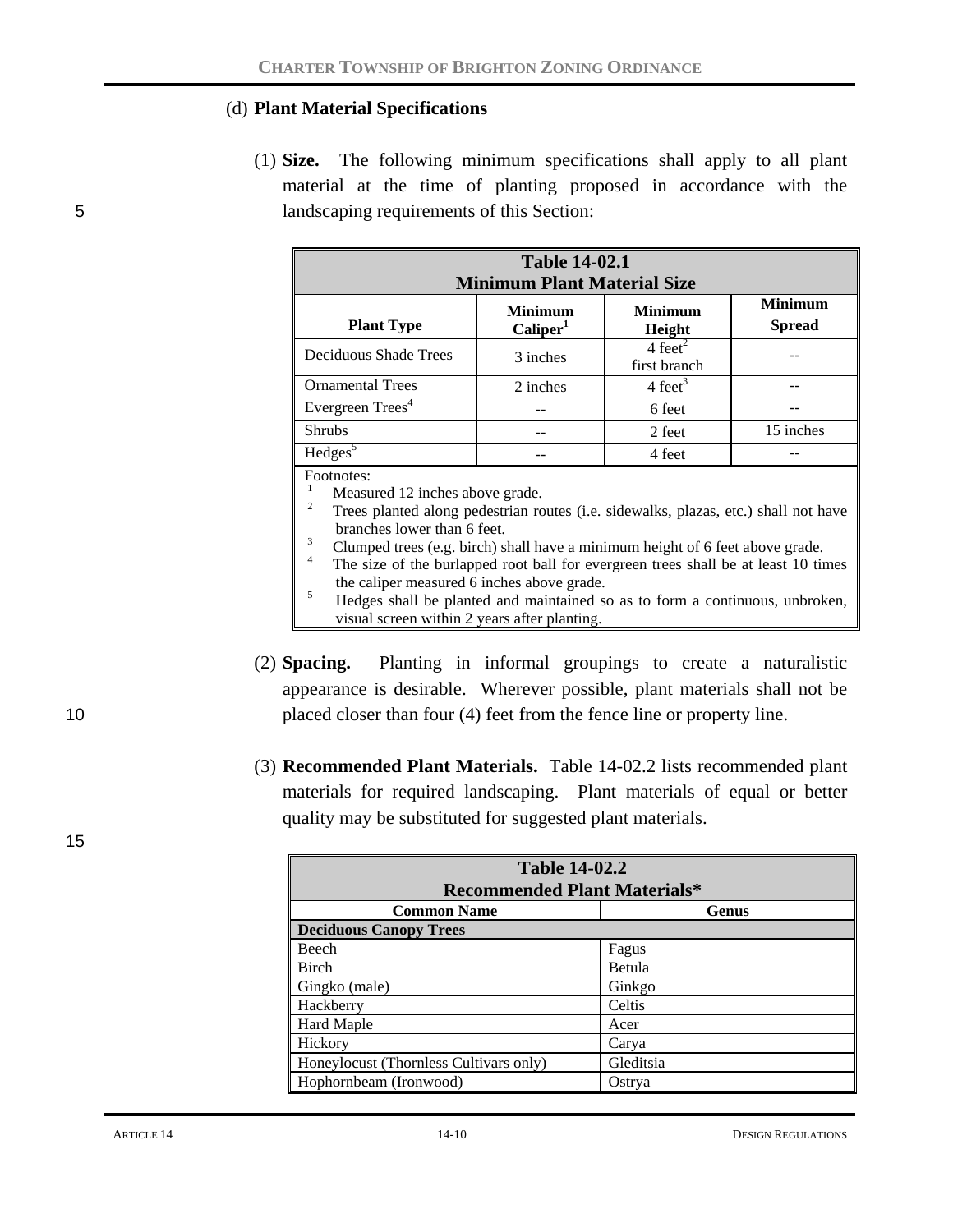| <b>Table 14-02.2</b>                                                            |                 |  |  |  |  |
|---------------------------------------------------------------------------------|-----------------|--|--|--|--|
| <b>Recommended Plant Materials*</b>                                             |                 |  |  |  |  |
| Hornbeam (Blue Beech)                                                           | Carpinus        |  |  |  |  |
| Linden                                                                          | Tilia           |  |  |  |  |
| Oak                                                                             | <b>Ouercus</b>  |  |  |  |  |
| Planetree (Sycamore)                                                            | Platanus        |  |  |  |  |
| <b>Deciduous Ornamental Trees</b>                                               |                 |  |  |  |  |
| Dogwood (Tree Form)*                                                            | Cornus          |  |  |  |  |
| Downy Serviceberry                                                              | Amelanchier     |  |  |  |  |
| Flowering Crabapple (Disease Resistant Cultivars)                               | Malus           |  |  |  |  |
| Flowering Plum (Tree Form)                                                      | Prunus          |  |  |  |  |
| <b>Flowering Pear</b>                                                           | Pyrus           |  |  |  |  |
| Hawthorn                                                                        | Crataegus       |  |  |  |  |
| Hornbeam                                                                        | Carpinus        |  |  |  |  |
| Magnolia                                                                        | Magnolia        |  |  |  |  |
| Redbud                                                                          | Cercis          |  |  |  |  |
| Rose of Sharon                                                                  | Hibiscus        |  |  |  |  |
| Evergreen Trees (Dwarf, Globe, Pendulous species/Cultivars are not permitted)   |                 |  |  |  |  |
| Douglas Fir                                                                     | Pseudotsuga     |  |  |  |  |
| Fir                                                                             | Abies           |  |  |  |  |
| Hemlock                                                                         | Tsuga           |  |  |  |  |
| Pine*                                                                           | Pinus           |  |  |  |  |
| Spruce                                                                          | Picea           |  |  |  |  |
| Narrow Evergreens (Dwarf, Globe, Pendulous species/Cultivars are not permitted) |                 |  |  |  |  |
| Arborvitae (Columnar Giant, Douglas)                                            | Thuja           |  |  |  |  |
| Column Hinoki Cypress                                                           | Chamaecyparis   |  |  |  |  |
| Juniper (Blue Columnar Chines)                                                  | Juniperus       |  |  |  |  |
| <b>Pyramidal Red Cedar</b>                                                      | Cedrus          |  |  |  |  |
| <b>Pyramidal White Pine</b>                                                     | Pinus           |  |  |  |  |
| <b>Swiss Stone Pine</b>                                                         | Pinus           |  |  |  |  |
| <b>Large Shrubs</b>                                                             |                 |  |  |  |  |
| <b>Deciduous</b>                                                                |                 |  |  |  |  |
| Cotoneaster                                                                     | Cotoneaster     |  |  |  |  |
| Dogwood (Shrub Form)*                                                           | Cornus          |  |  |  |  |
| Euonymus                                                                        | Euonymus        |  |  |  |  |
| Forsythia                                                                       | Forsythia       |  |  |  |  |
| Lilac                                                                           | Syringa         |  |  |  |  |
| Mock-Orange                                                                     | Philadelphus    |  |  |  |  |
| Ninebark                                                                        | Physocarpus     |  |  |  |  |
| Privet                                                                          | Ligustrum       |  |  |  |  |
| Spirea                                                                          | Spiraea         |  |  |  |  |
| Sumac                                                                           | Rhus            |  |  |  |  |
| Viburnum                                                                        | Viburnum        |  |  |  |  |
| Witchhazel                                                                      | Hamamelis       |  |  |  |  |
| Buckthorn                                                                       | Rhamnus         |  |  |  |  |
| <b>Evergreens</b>                                                               |                 |  |  |  |  |
| Juniper (Hetz, Pfitzer, Savin)                                                  | Juniperus       |  |  |  |  |
| Yew (Pyramidal Japanese)                                                        | <b>Taxus</b>    |  |  |  |  |
| <b>Small Shrubs</b>                                                             |                 |  |  |  |  |
| <b>Deciduous</b>                                                                |                 |  |  |  |  |
| <b>Barberry</b>                                                                 | <b>Berberis</b> |  |  |  |  |
| Boxwood                                                                         | <b>Buxus</b>    |  |  |  |  |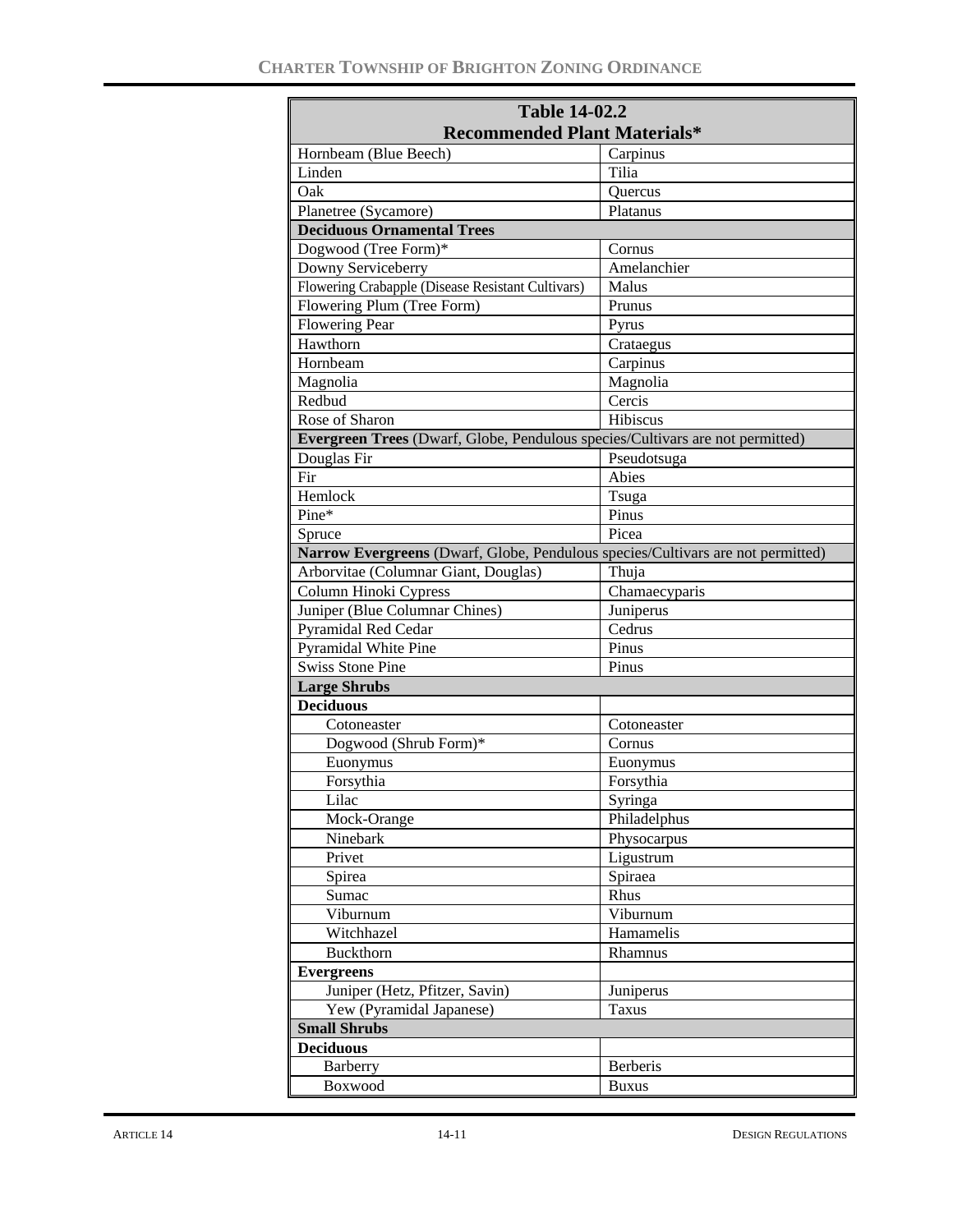| <b>Table 14-02.2</b>                                   |               |  |  |  |
|--------------------------------------------------------|---------------|--|--|--|
| <b>Recommended Plant Materials*</b>                    |               |  |  |  |
| <b>Burning Bush</b>                                    | Euonymus      |  |  |  |
| Cotoneaster                                            | Cotoneaster   |  |  |  |
| Currant*                                               | <b>Ribes</b>  |  |  |  |
| Euonymus*                                              | Euonymus      |  |  |  |
| Forsythia                                              | Forsythia     |  |  |  |
| Holly*                                                 | <b>Ilex</b>   |  |  |  |
| Hydrangea                                              | Hydrangea     |  |  |  |
| Lilac                                                  | Syringa       |  |  |  |
| Potentilla*                                            | Potentilla    |  |  |  |
| Privet                                                 | Ligustrum     |  |  |  |
| Quince                                                 | Chaenomeles   |  |  |  |
| Viburnum*                                              | Viburnum      |  |  |  |
| Weigela                                                | Weigela       |  |  |  |
| <b>Evergreens</b>                                      |               |  |  |  |
| Arborvitae (Globe/Dwarf)                               | Thuja         |  |  |  |
| <b>False Cypress</b>                                   | Chamaecyparis |  |  |  |
| Fir                                                    | Abies         |  |  |  |
| Juniper (Low Spreading)*                               | Juniperus     |  |  |  |
| Pine                                                   | Pinus         |  |  |  |
| Spruce                                                 | Picea         |  |  |  |
| Yew (Globe, Spreading, Upright)*<br><b>Taxus</b>       |               |  |  |  |
| *See Section 14-02 (c) (4) Undesirable Plant Materials |               |  |  |  |

(4) **Undesirable Plant Materials**. Use of the following plant materials (or their clones and cultivars) is not encouraged because they split easily, their wood is brittle and breaks easily, their roots clog drains and sewers or they 5 are unusually susceptible to disease or insect pests. These plant materials may be permitted to remain in their natural setting but cannot be transplanted. The Planning Commission, however, may allow trees from this list when associated with an appropriate ecosystem, such as a wetland area.

| <b>Table 14.02.3</b>                       |                        |  |  |  |
|--------------------------------------------|------------------------|--|--|--|
| <b>Undesirable Plant Materials</b>         |                        |  |  |  |
| <b>Common Name</b><br><b>Genus Species</b> |                        |  |  |  |
| American Elm                               | Ulmus Americana        |  |  |  |
| Ash (All Varieties)                        | Fraxinus               |  |  |  |
| <b>Box Elder</b>                           | Acer Negundo           |  |  |  |
| Eastern Red Cedar                          | Juniperus Virginiana   |  |  |  |
| European Barberry                          | Berberis Thunbergii    |  |  |  |
| Horse Chestnut (Nut Bearing)               | Aesculus Hippocastanum |  |  |  |
| Northern Catalpa                           | Catalpa Speciosa       |  |  |  |
| Poplar (All Varieties)                     | Populus                |  |  |  |
| Soft Maple (Silver)                        | Acer Sacharinum        |  |  |  |
| Tree of Heaven                             | Ailanthus Altissima    |  |  |  |
| Willow                                     | Salix Spp.             |  |  |  |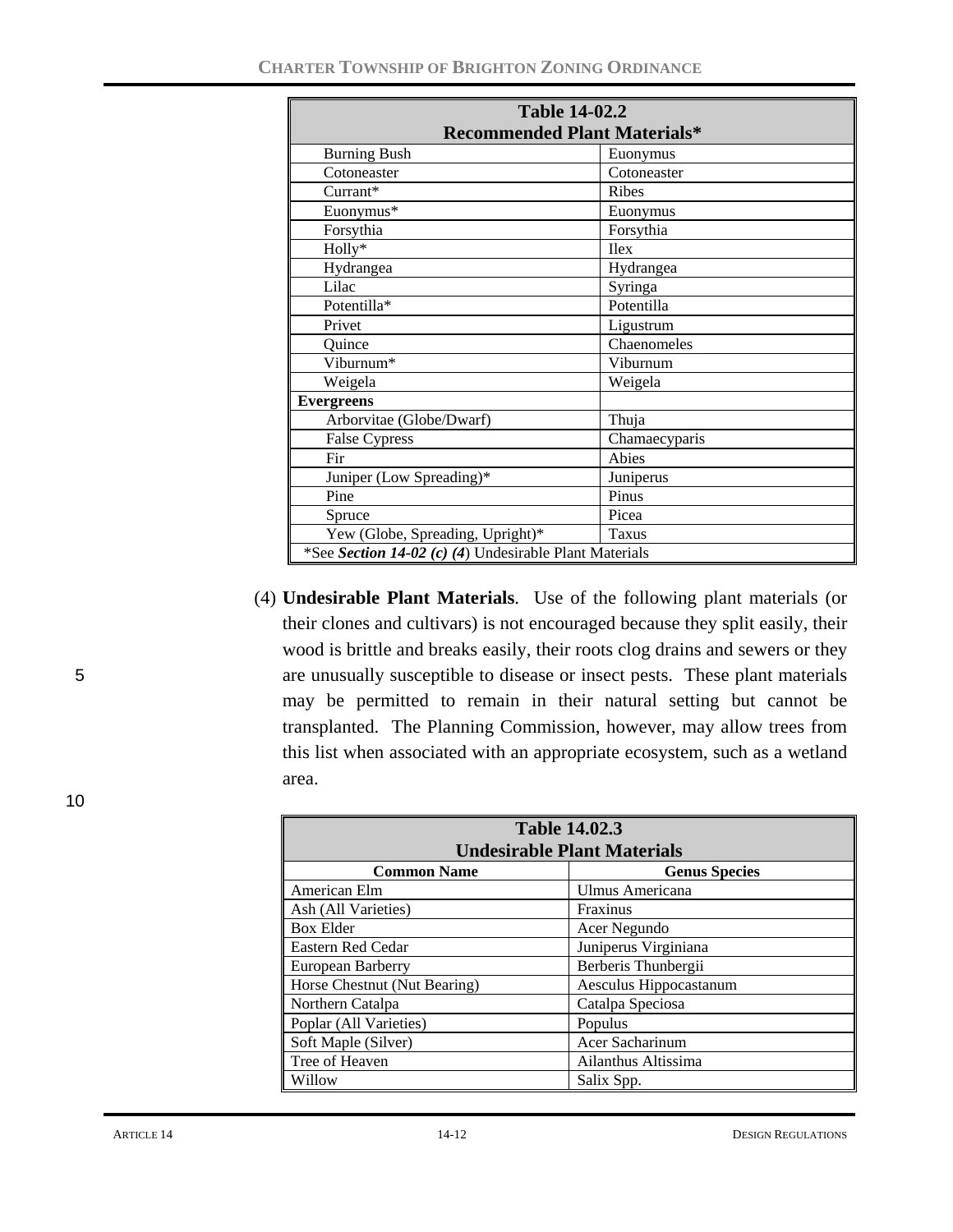- (e) **Greenbelts.** Greenbelts, where required, shall conform to the following standards:
- (1) Non-residential uses requiring site plan approval shall provide a twenty 5 (20) foot wide greenbelt along the lot's frontage, adjacent to and outside of the road right-of-way. A minimum of one (1) deciduous canopy tree shall be planted for each thirty (30) lineal feet, or portion thereof, of required greenbelt length.
- 10 (2) Multiple family developments and site condominiums shall provide greenbelts in accordance with *Section 14-02 (i)(1)*.
- (3) For the purpose of calculating required plant material, greenbelt length shall be measured between the side lot lines along the site's frontage, 15 following the road right-of-way. The frontage calculation shall include any openings for driveways, sidewalks, or easements with the number of trees. Fractions of trees shall be rounded upward to the nearest whole number.

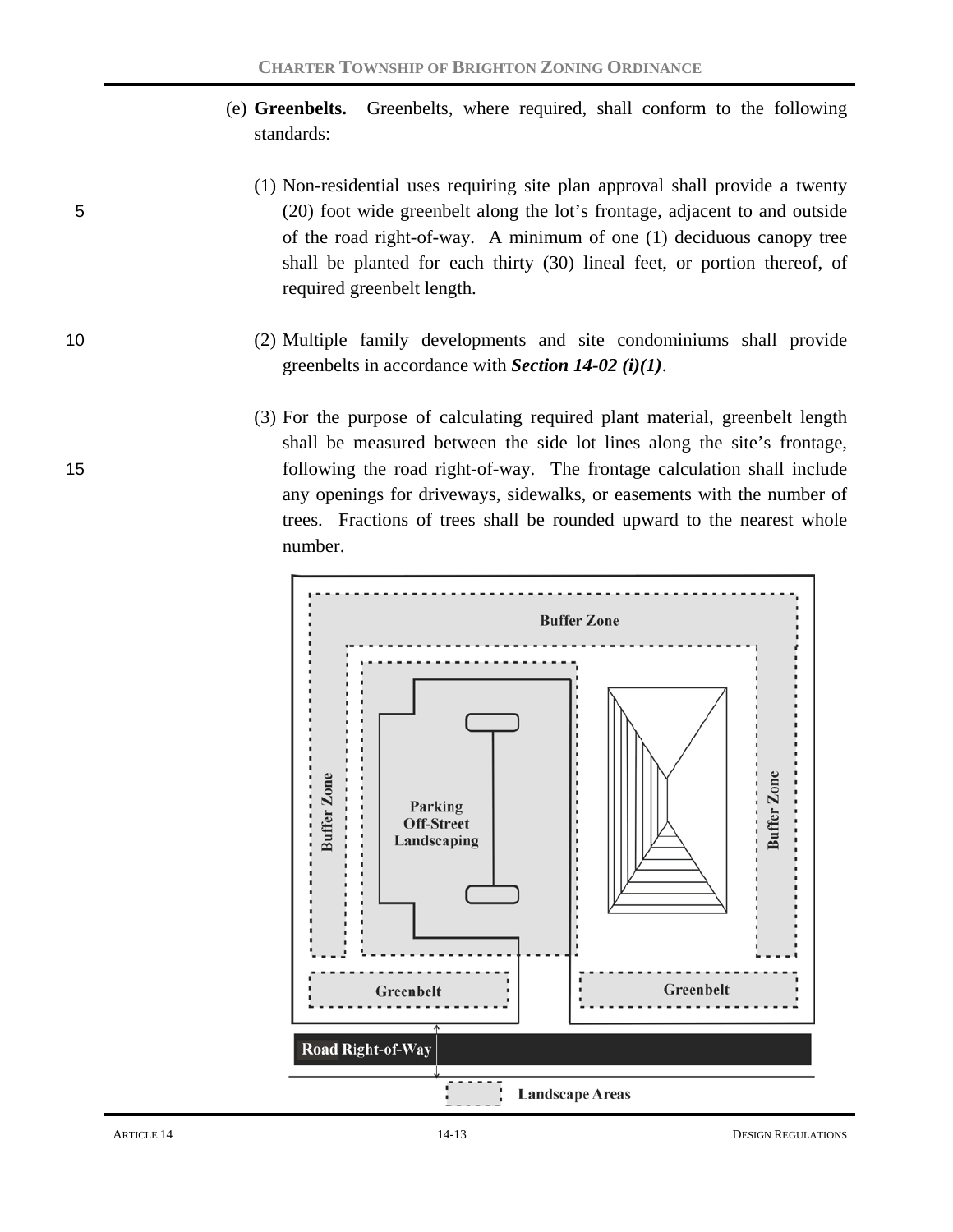| 5  | (4) All existing trees six (6) inches in diameter at breast height within the<br>greenbelt shall be preserved, except where necessary to install vehicular,<br>pedestrian, and utility access points.                                                                                                                      |
|----|----------------------------------------------------------------------------------------------------------------------------------------------------------------------------------------------------------------------------------------------------------------------------------------------------------------------------|
|    | (5) Greenbelt plantings shall be designed to simulate a natural appearance and<br>include a variety of plant species.                                                                                                                                                                                                      |
| 10 | (6) A required greenbelt may be interrupted only to provide for pedestrian or<br>vehicular access.                                                                                                                                                                                                                         |
|    | (7) All tree plantings within the greenbelt shall be located to not block vision<br>for motorists and to avoid overhead utility lines.                                                                                                                                                                                     |
| 15 | (f) Buffer Zones                                                                                                                                                                                                                                                                                                           |
| 20 | In order to provide protective screening and buffers between abutting land<br>uses, a landscaped buffer zone, and wall, fence or berm shall be provided by<br>the applicant in accordance with this subsection. This subsection applies to<br>any application for site plan, or condominium approval. These regulations do |
|    | not apply along a lot line where the abutting land use is separated by a public<br>road right-of-way or private road easement.                                                                                                                                                                                             |

## Table 14-02.4 identifies where and what type of buffer is required between 25 land uses. Table 14-02.5 details the minimum landscape elements that must be included in each type of buffer zone.

| <b>Table 14-02.4</b><br><b>Required Buffer Zones</b>                                                                                                                                                                                                          |      |                                  |               |   |   |  |
|---------------------------------------------------------------------------------------------------------------------------------------------------------------------------------------------------------------------------------------------------------------|------|----------------------------------|---------------|---|---|--|
|                                                                                                                                                                                                                                                               |      | <b>Proposed Use Adjacent to:</b> |               |   |   |  |
| <b>Manufactured</b><br><b>Single</b><br><b>Multiple</b><br><b>Industrial</b><br>Family<br><b>Home Park</b><br><b>Business</b><br>Family<br><b>District</b><br><b>District</b><br><b>District</b><br><b>District</b><br><b>District</b><br><b>Proposed Use</b> |      |                                  |               |   |   |  |
| Single Family<br>Residential <sup>1</sup>                                                                                                                                                                                                                     | None | B                                | B             | B | A |  |
| Multiple Family<br>Residential                                                                                                                                                                                                                                | B    |                                  | B             | B | A |  |
| Manufactured<br>Home Park                                                                                                                                                                                                                                     | B    | B                                | $\mathcal{C}$ | B | A |  |
| Commercial <sup>2</sup><br>B<br>R<br>B<br>B<br>C                                                                                                                                                                                                              |      |                                  |               |   |   |  |
| Industrial<br>B<br>None<br>A<br>A<br>A                                                                                                                                                                                                                        |      |                                  |               |   |   |  |
| Footnotes:<br>Applies to applications for subdivision plat or condominium site plan approval only.<br>$\overline{c}$<br>Includes non-residential special land uses in a Residential District.                                                                 |      |                                  |               |   |   |  |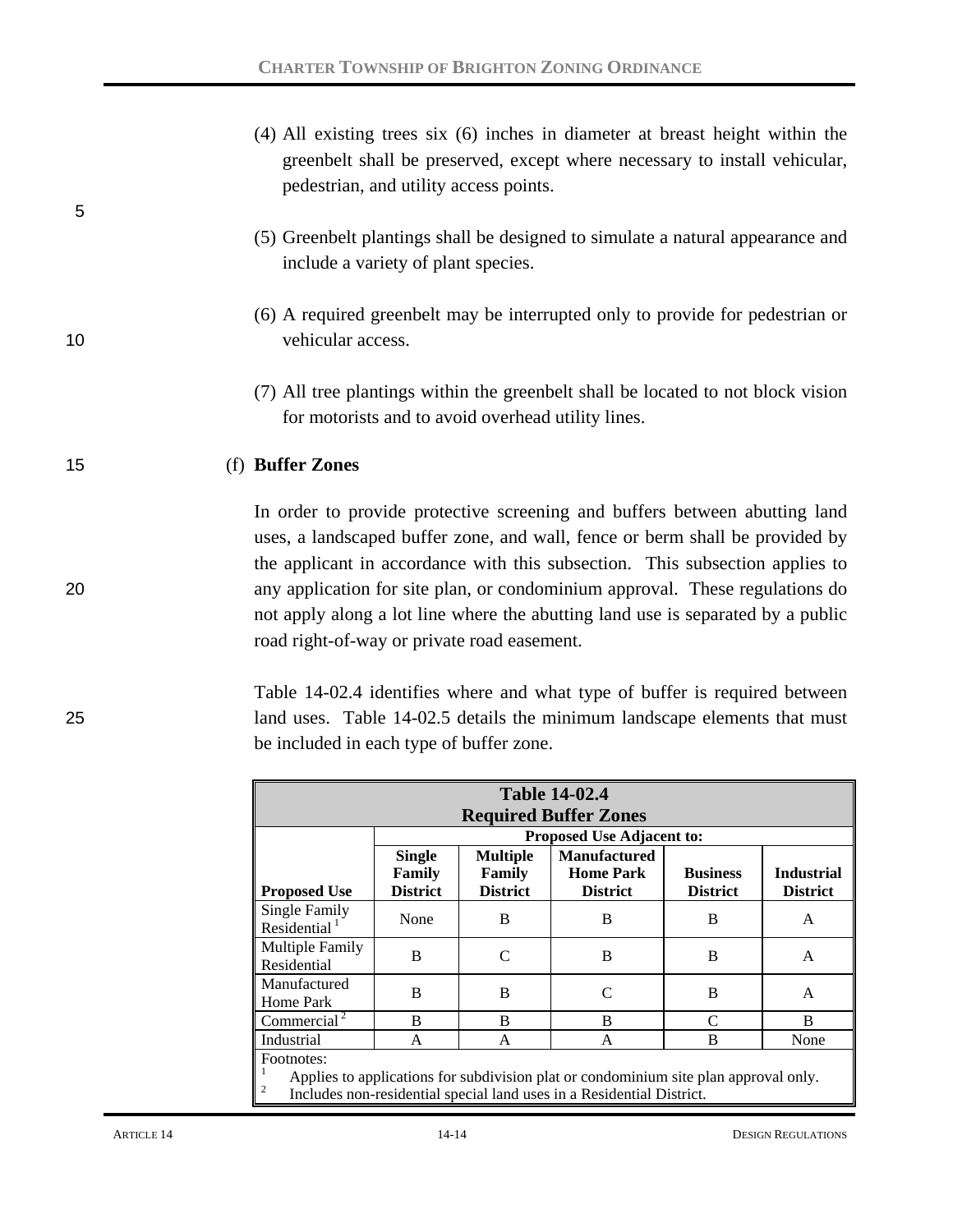|                       | <b>Table 14-02.5</b><br><b>Description Of Required Buffer Zones</b> |                                     |                                                                                                                         |  |  |  |
|-----------------------|---------------------------------------------------------------------|-------------------------------------|-------------------------------------------------------------------------------------------------------------------------|--|--|--|
| <b>Buffer</b><br>Zone | <b>Minimum</b><br>Width                                             | <b>Wall/Berm</b>                    | <b>Minimum Plant Materials</b>                                                                                          |  |  |  |
| A                     | 50 feet                                                             | Required See<br>$(1)$ & $(2)$ below | 1 deciduous tree, 2 evergreen trees and 4 shrubs<br>per each 20 linear feet along the property line,<br>rounded upward. |  |  |  |
| B                     | 20 feet                                                             | Required See<br>$(1)$ & $(2)$ below | 1 deciduous tree, 1 evergreen tree and 4 shrubs<br>per each 30 linear feet along the property line,<br>rounded upward.  |  |  |  |
| $\mathcal{C}$         | 10 feet                                                             | None Required                       | 1 deciduous or evergreen tree or 4 shrubs per each<br>20 linear feet along the property line, rounded<br>upward.        |  |  |  |

- (1) **Minimum Requirements for Berms.** Where required or provided, berms shall conform to the following standards:
- a. Required berms shall be at least three (3) feet above grade elevation, and shall be constructed with slopes no steeper than one (1) foot vertical for each four (4) feet horizontal (twenty-five percent (25%) slope), with at least a two (2) foot flat area on the top. The Planning 10 Commission may modify the height requirement in cases where sufficient room does not exist to construct a three (3) foot high berm.
- b. Required berms shall be planted with grass, ground cover, or other suitable live plant material to protect it from erosion so that it retains 15 its height and shape.

### (2) **Minimum Requirements for Walls and Fences.**

- a. **Location.** Required walls shall be located on the lot line except in the 20 following instances:
	- 1. Where underground utilities interfere with placement of the wall on the property line, the wall shall be placed on the utility easement line located nearest the property line.
	- 2. Where located adjacent to a side road, the wall shall be set back eight (8) feet from the side property line. The area between the wall and the property line shall be landscaped in accordance with the greenbelt provisions set forth previously.

5

25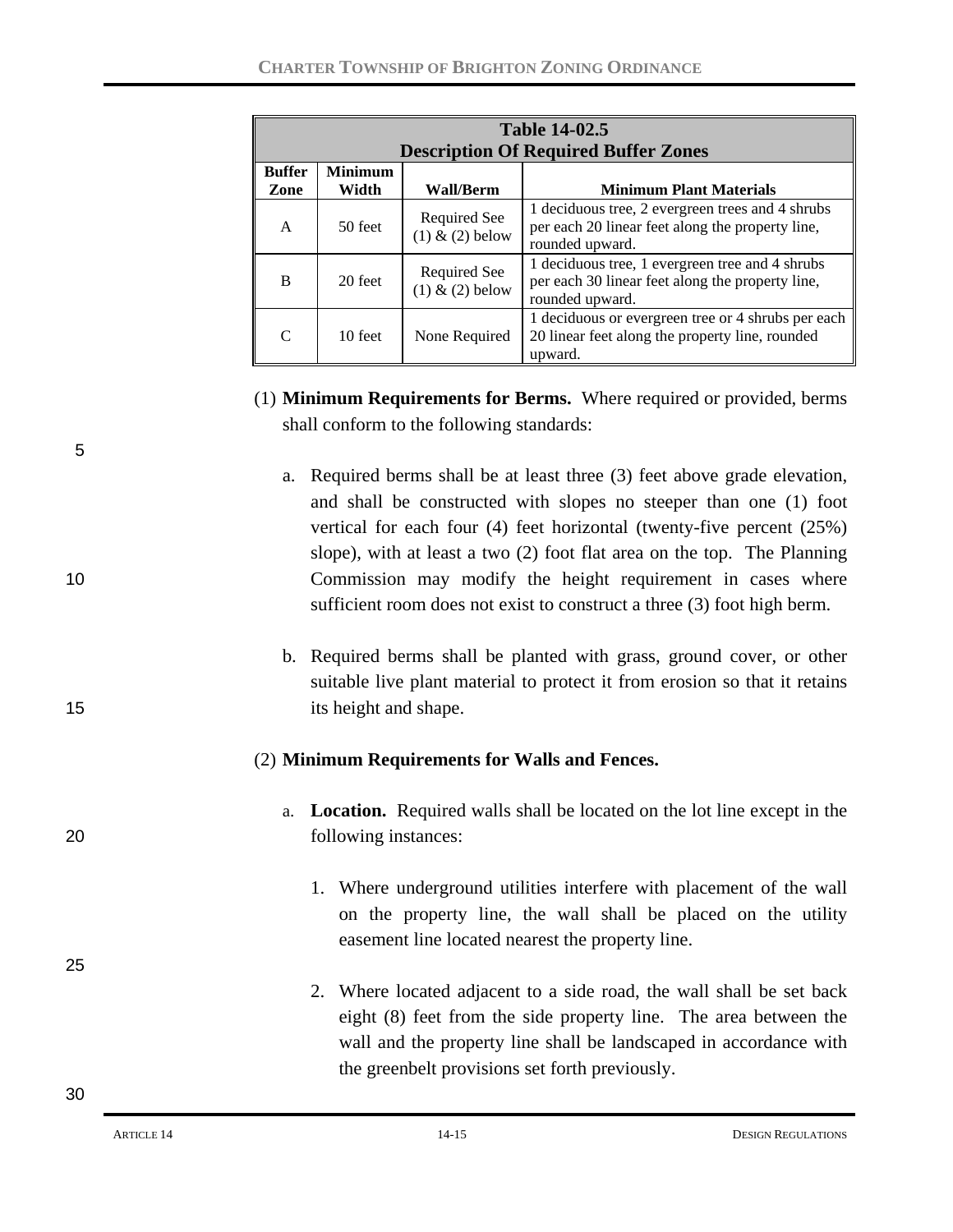- b. **Openings for Access.** Walls shall be continuous except for approved pedestrian or vehicular connections.
- c. **Substitution.** As a substitute for a required wall, the Planning 5 Commission may, in its review of the site plan, approve the use of other existing or proposed natural or man-made landscape features (such as evergreens spaced ten (10) feet on center) that would produce substantially the same results in terms of screening, durability, and permanence.

#### d. **Wall Specifications**

- 1. Required obscuring walls shall be six (6) feet in height, and shall be constructed of the materials that are architecturally compatible 15 with the materials used on the facade of the principal structure on the site.
- 2. Masonry walls shall be erected on a concrete foundation which shall have a minimum depth of forty-two (42) inches and shall not 20 be less than four (4) inches wider than the wall to be erected.
	- 3. The Planning Commission may require brick or decorative facing with the same or complementary materials as the main building on one (1) or both sides of the wall.

### e. **Fence Specifications**

- 1. Fences erected for screening purposes shall be a minimum of six (6) feet in height, and shall be constructed of redwood, cedar, or 30 No. 1 pressure-treated wood, with posts sunk into the ground at least three (3) feet.
	- 2. Chain link fences shall not be permitted for screening purposes.
- 35 (g) **Off-Street Parking.** Off-street parking lots shall provide the following landscaping:
	- (1) All off-street parking lots containing greater than twenty (20) spaces shall provide the following landscaping within the parking lot envelope,

10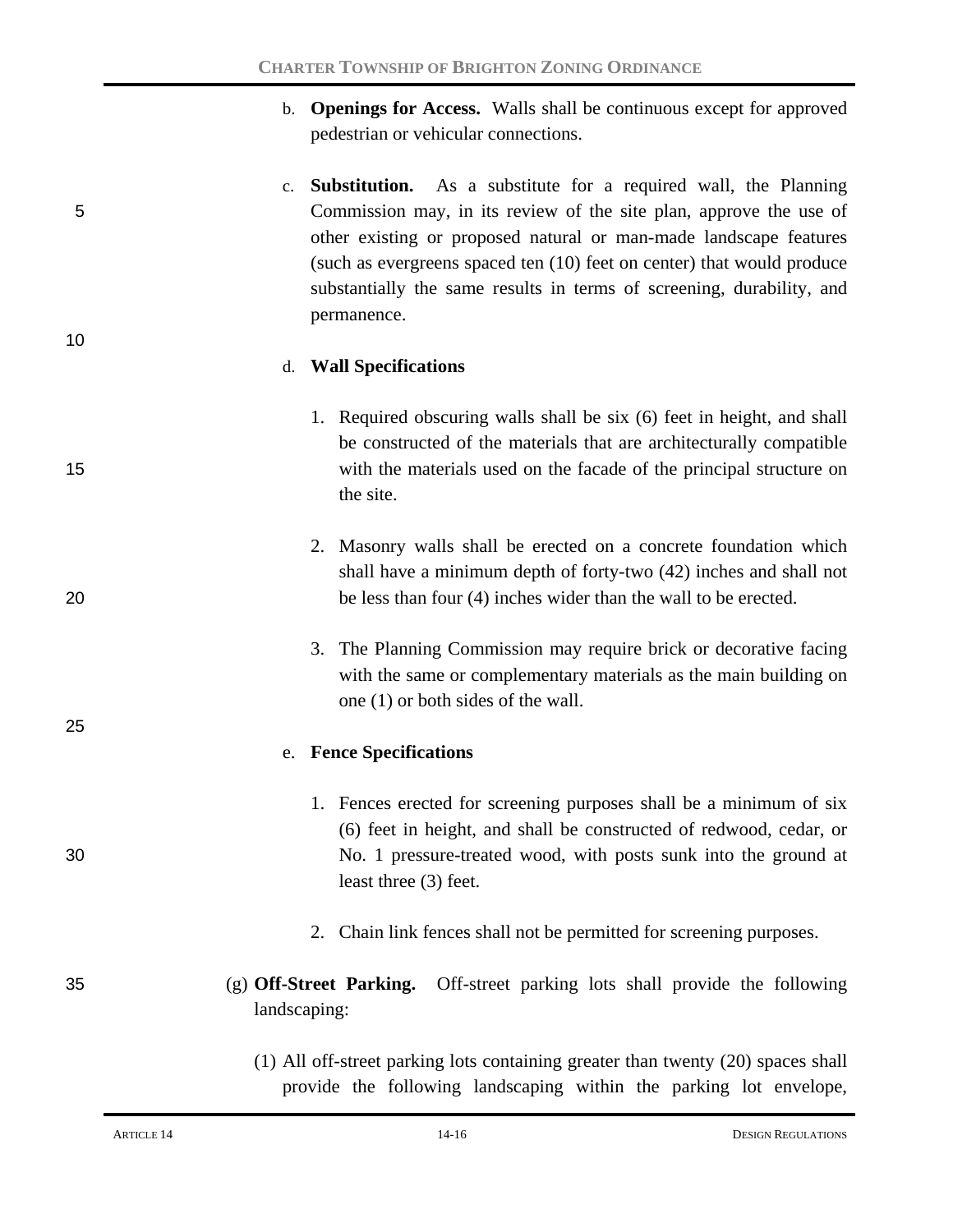described as the area including the parking lot surface and extending eighteen (18) feet from the edge of the parking lot.

- a. One (1) canopy tree shall be required for each ten (10) parking spaces, 5 provided that in no case less than two (2) trees shall be provided.
	- b. A minimum of one-third  $(1/3)$  of the trees required shall be placed within landscape islands in the interior of the parking lot.
- 10 (2) Landscaped areas shall be protected with curbing or other means to prevent overhang encroachment of vehicles.
- (3) When visible from a street or service drive, landscape shall shield views of parked cars from passing motorists and pedestrians. Screening shall be 15 provided by a continuous row of shrubs along the front of the parking lot.
	- (4) Landscape islands shall meet the requirements listed in Table 14-02.6.

| <b>Table 14-02.6</b>                                                |                                                                                      |  |  |  |
|---------------------------------------------------------------------|--------------------------------------------------------------------------------------|--|--|--|
| <b>Parking Lot Island Requirements</b>                              |                                                                                      |  |  |  |
| <b>Minimum Size</b><br>150 square feet; 75 square feet if irrigated |                                                                                      |  |  |  |
| Minimum Width                                                       | 10 feet                                                                              |  |  |  |
| <b>Required Depth</b>                                               | 2 feet shorter than adjacent parking space                                           |  |  |  |
| <b>Required Radii</b>                                               | Minimum 10 feet at ends facing main circulation aisles, minimum 1<br>foot for others |  |  |  |

- 20 (5) When off-street parking and loading of a non-residential use abuts a Residential District, the parking lot and loading area shall be screened from the Residential District by a solid, ornamental masonry wall at least six (6) feet tall meeting the requirements of *Section 14-02 (f)(2)d.* In lieu of a wall, the Planning Commission may permit or require one (1) 25 evergreen tree planted every ten (10) feet along the mutual property boundary, in addition to the landscape plant materials required in *Section 14-02 (f).*
- (6) Whenever possible, parking lot landscaping shall be designed to improve 30 the safety of pedestrian and vehicular traffic, guide traffic movement, and improve the appearance of the parking area. Landscaping shall be installed such that, when mature, it does not obscure traffic signs or lighting, obstruct access to fire hydrants, interfere with adequate sight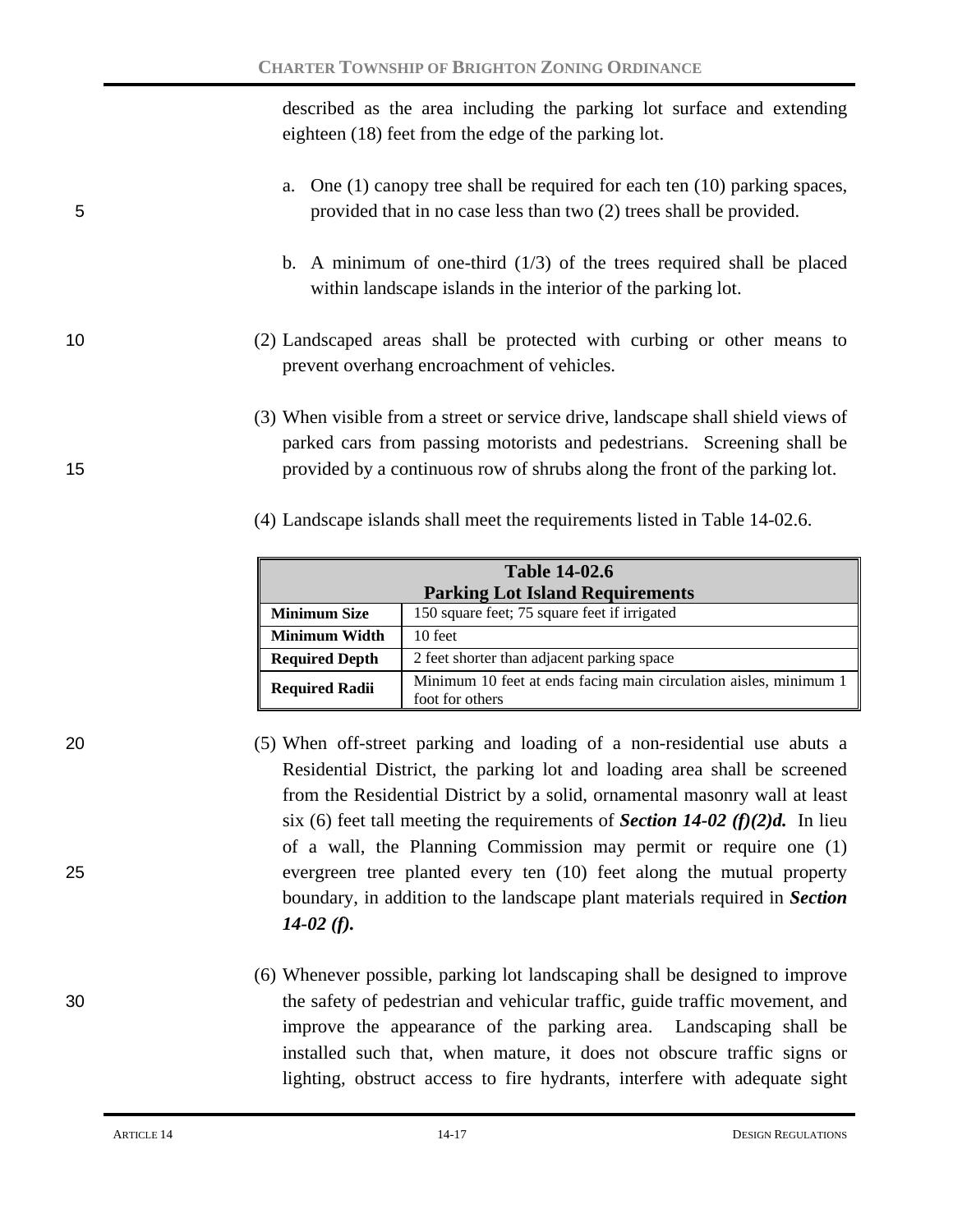distance for motorists, nor disrupt drainage patterns on the site or adjacent properties.

- (7) Landscaping shall be dispersed throughout the parking lot in order to 5 break up large expanses of pavement and help direct smooth traffic flow within the lot.
	- (h) **Detention and Retention** Basins. Detention and retention basins shall provide the following landscaping:
		- (1) Plantings shall be provided a rate of one (1) tree and ten (10) shrubs per fifty (50) linear feet of basin perimeter as measured along the top elevation of the basin bank.
- 15 (2) Basins shall be designed to not require fencing whenever possible by utilizing a gradual slope not to exceed 5:1. If fencing is unavoidable the use of ornamental fencing shall be used with appropriate landscaping to provide attractive views to the basin.
- 20 (3) To the extent possible, basin configuration shall be incorporated into the natural topography of the site and shall not be permitted in the front yard. Where these requirements are not practical, the basin shall be shaped to emulate a natural formed 'free form' depression and shall be part of the natural landscape and open space system of the site.
	- (4) The edge of the basin shall consist of sculptured landforms to filter and soften views of the basin.
- (5) Plantings shall replicate a natural environment. Trees and shrubs shall be 30 clustered around the basin and contain a variety of plant material.
- (6) Trees must be planted above the freeboard line of the basin. Shrubs planted below the freeboard line of the pond must be tolerant of wet or moist soil conditions. The location of plant material shall consider the 35 need to provide access for and minimize disruption of plant material during routine basin maintenance.
	- (i) **Residential Landscaping**. Multiple family developments and site condominiums shall provide the following landscaping:

10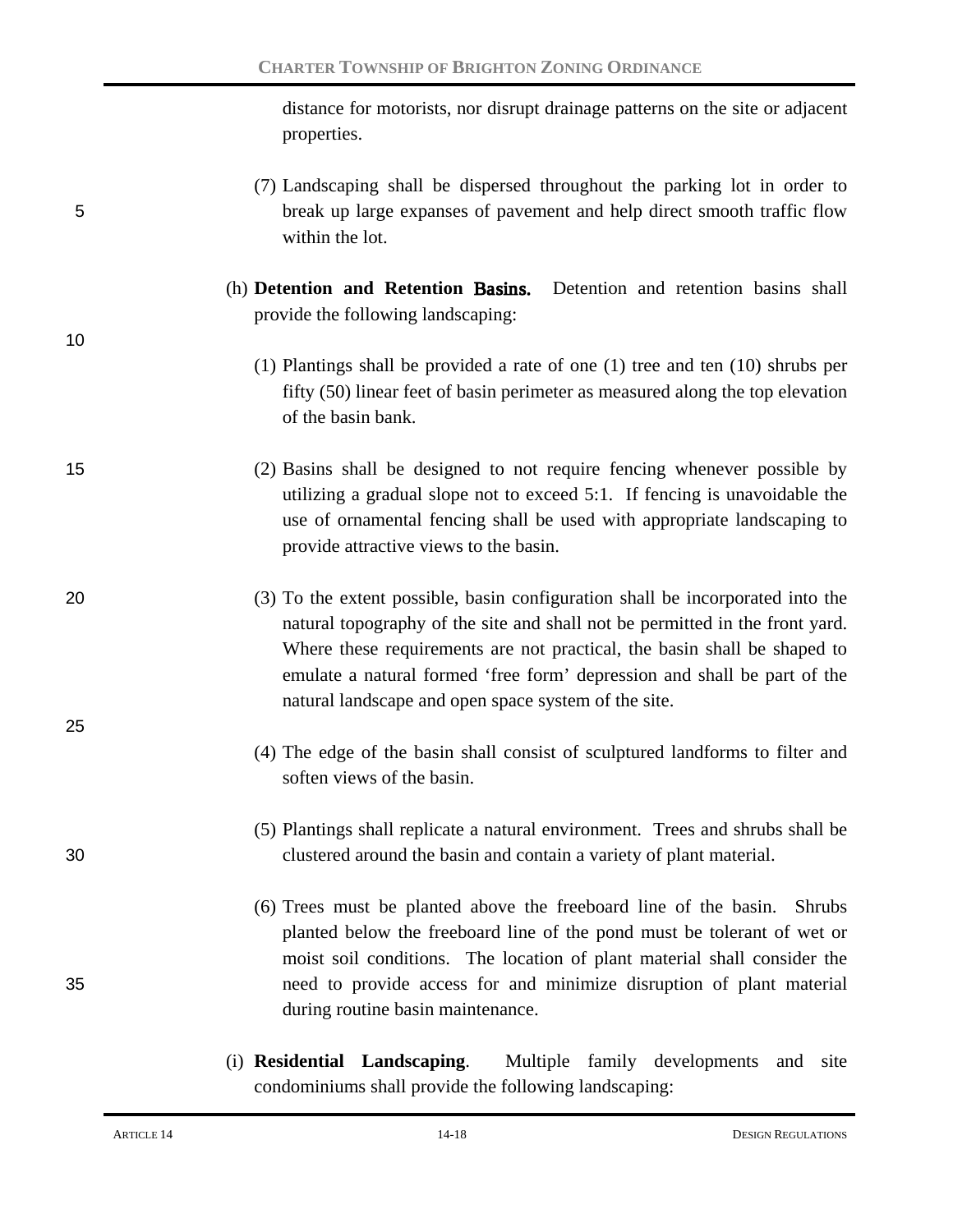(1) A thirty (30) foot wide greenbelt shall be provided along the site 5 frontage adjacent to and outside of the road rightof-way. A minimum of one (1) deciduous canopy tree and one (1) 10 evergreen tree shall be planted for each thirty (30) lineal feet, or portion thereof, of required greenbelt



15 length. The greenbelt requirement applies to all roadways around the perimeter of the site and any proposed internal collector roads that will not have individual unit driveway approaches. The greenbelt requirement does not apply to proposed internal roadways that serve to provide frontage and driveway access to individual units.

- (2) Front yard landscaping for individual units shall be provided at a rate of two (2) deciduous canopy trees for every unit.
- (3) Cul-de-sacs with islands shall be planted at a rate of one (1) canopy tree, 25 or two (2) ornamental trees, per one thousand (1,000) square foot area. Fractions of trees shall be rounded upward to the nearest whole number.
- (4) Cul-de-sacs with islands, site entrances, and boulevard medians shall be landscaped with species tolerant of roadside conditions. The landscape 30 plan shall take into consideration sight distance, size of planting area, location of pathways, maintenance of adequate overhead clearance, accessibility to fire hydrants, visibility of approved signs, and compatibility with the visual character of the surrounding area.
- 35 (j) **Landscaping of Rights-of-Way**. Public rights-of-way located adjacent to required landscaped areas and greenbelts shall be planted with grass or other suitable live ground cover, and shall be maintained by the owner or occupant of the adjacent property as if the rights-of-way were part of the required landscaped areas or greenbelts.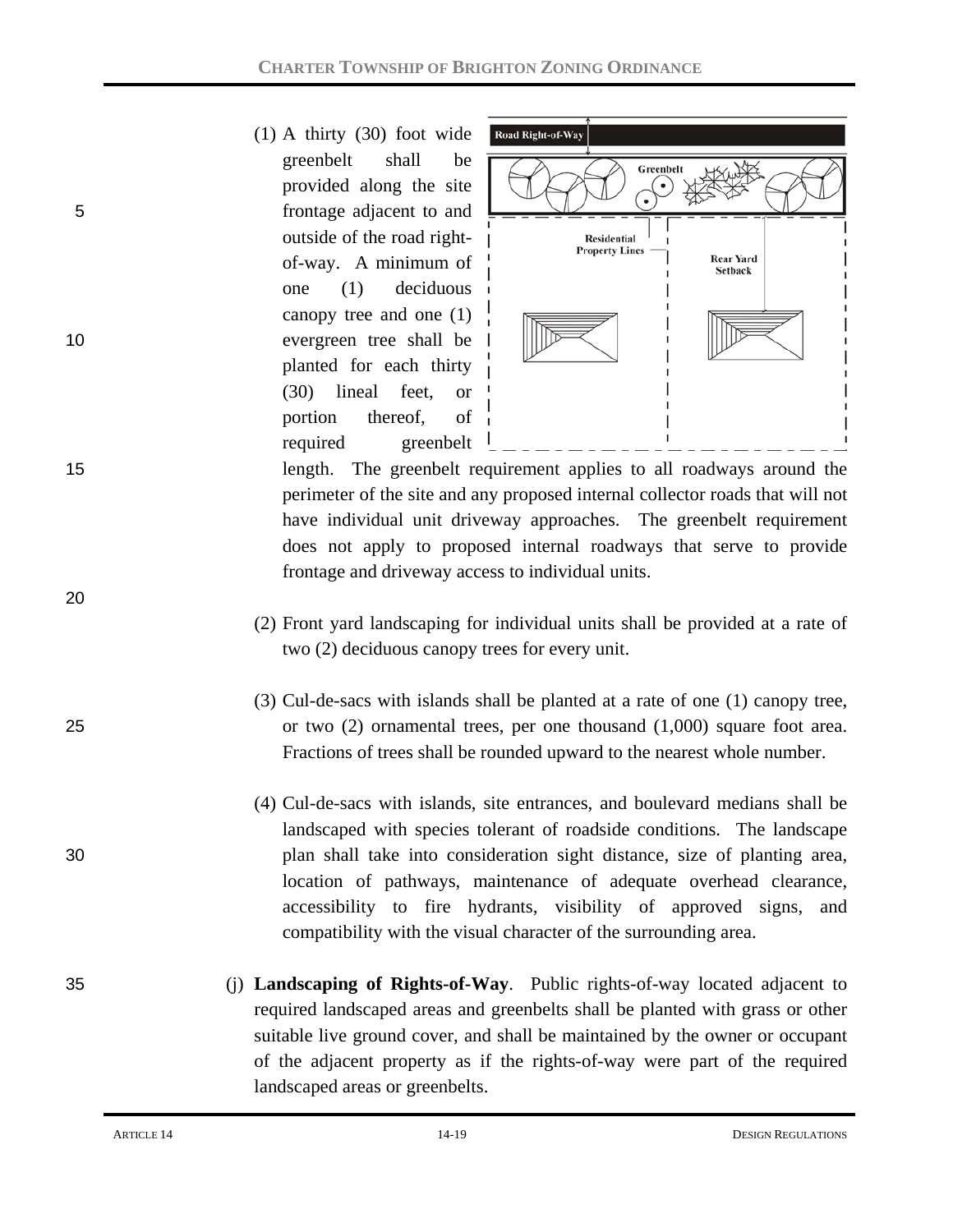|    | (k) <b>Modification of Landscape Requirements</b> . The Planning Commission may                                                            |
|----|--------------------------------------------------------------------------------------------------------------------------------------------|
|    | reduce or modify the location of the landscape requirements contained in this                                                              |
|    | Section based upon a determination that the landscaping required in this                                                                   |
| 5  | Section will not be necessary or effective in meeting the intent of this Article.                                                          |
|    | In making such a determination, the following shall be considered:                                                                         |
|    | (1) Topographic features or other unique features of the site create conditions                                                            |
|    | such that strict application of the landscape regulations would result in a                                                                |
| 10 | less effective screen than an alternative landscape design.                                                                                |
|    | (2) Parking, vehicular circulation, or existing or planned land use are such that                                                          |
|    | required landscaping would not enhance the site or result in the desired<br>screening effect.                                              |
| 15 |                                                                                                                                            |
|    | (3) The public benefit intended by the landscape requirements could be better                                                              |
|    | achieved with a plan that varies from the strict requirements of the                                                                       |
|    | Ordinance.                                                                                                                                 |
| 20 | (4) The intent to comply with the requirements has been demonstrated by the                                                                |
|    | applicant with alternatives considered by the applicant prior to the<br>Planning Commission consideration of modification to requirements. |
|    |                                                                                                                                            |
|    | (1) Installation and Maintenance. The following requirements shall be                                                                      |
| 25 | observed where installation and maintenance of landscape materials is<br>required:                                                         |
|    |                                                                                                                                            |
|    | (1) Installation. Landscaping shall be installed in a sound, professional                                                                  |
| 30 | manner to ensure the continued growth of healthy plant material.                                                                           |
|    | (2) Protection from Vehicles. Landscaping shall be protected from vehicles                                                                 |
|    | through use of wheel stops or other means. Landscape areas shall be                                                                        |
|    | elevated above the pavement to a height adequate to protect the plants                                                                     |
|    | from snow removal, salt, and other hazards.                                                                                                |
| 35 |                                                                                                                                            |
|    | (3) <b>Maintenance.</b> Required landscaping (including berms, greenbelts, buffer                                                          |
|    | zones, walls, woodlots, trees, lawns and ground cover) shall be maintained                                                                 |
|    | in a healthy, neat, and orderly appearance, free from refuse and debris.                                                                   |
|    | All unhealthy and dead plant material shall be replaced in the next                                                                        |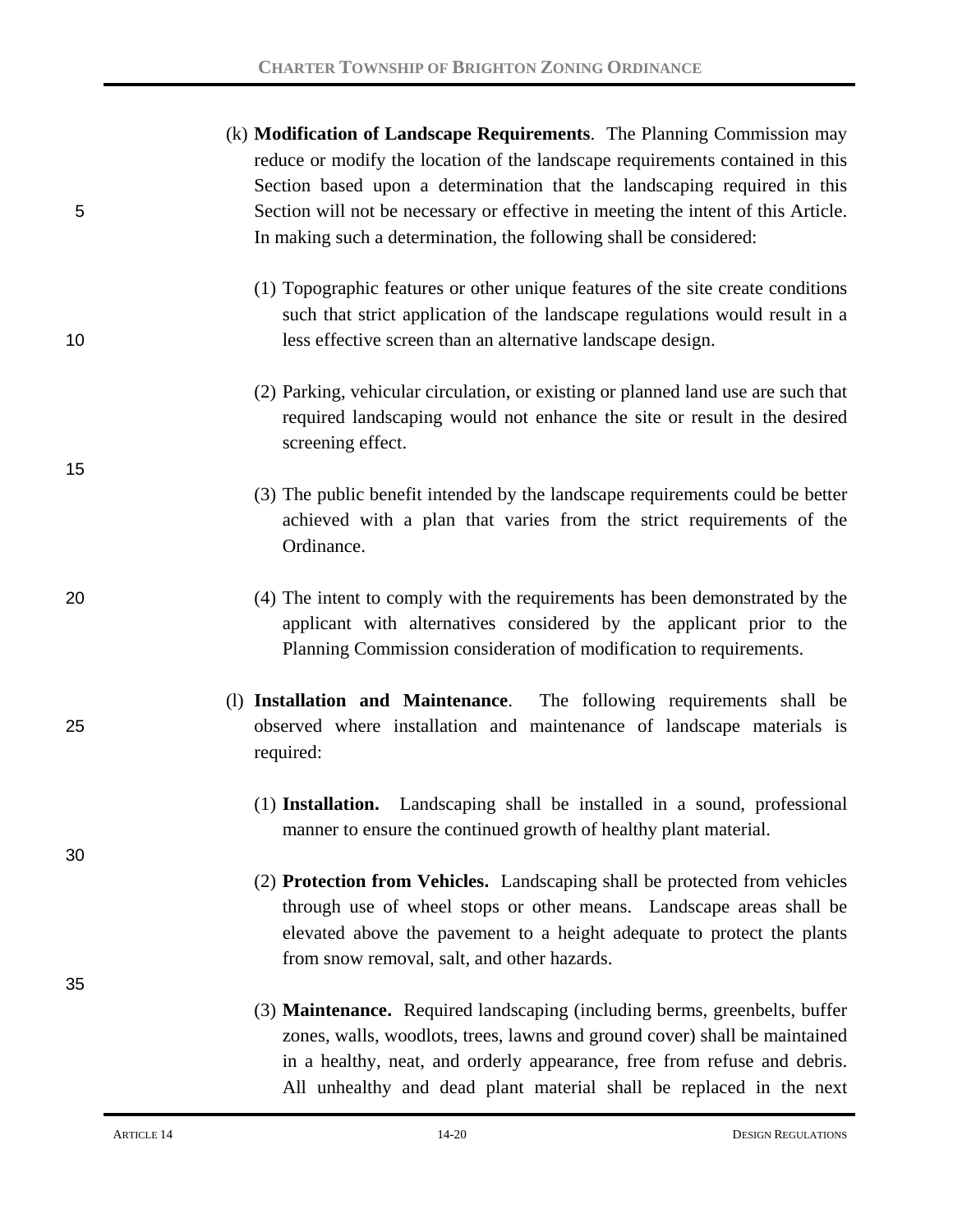appropriate planting period. The landscape plan shall indicate the individual(s) or business(es) who will be responsible for continued maintenance of the landscaping. Those charged with this responsibility shall also be responsible for maintenance of adjacent landscaped areas in 5 public rights-of-way. Tree stakes, guy wires, and tree wrap must be removed after one (1) year.

- (4) **Irrigation.** The method or irrigation must be specified. Irrigation equipment is not permitted within the right-of-way.
- (m)**Treatment of Existing Plant Material**. The following regulations shall apply to existing plant material:
- (1) **Utilization of Existing Elements in the Landscape Design.** In instances 15 where healthy plant material exists on a site prior to its development, the Planning Commission may permit substitution of such plant material in place of the requirements set forth previously in this Section, provided the substitution is in keeping with the spirit and intent of this Section and this Article in general. Existing hedges, berms, walls, or other landscape 20 elements may be used to satisfy the requirements set forth previously, provided that such existing elements are in conformance with the requirements of this Section.
- (2) **Preservation of Existing Plant Material.** Site plans shall show all 25 existing trees which are located in the portions of the site that will be built upon or otherwise altered, and are six (6) inches or greater in diameter at breast height. Trees shall be labeled "To Be Removed" or "To Be Saved" on the site plan.
- 30 (3) In the event that healthy plant materials which are intended to meet the requirements of this Article are cut down, damaged or destroyed during construction, the removed plant material shall be replaced.

## **Sec. 14-03 Outdoor Lighting**

35

10

(a) **Intent.** The intent of this Section is to protect the health, safety and welfare of the public by recognizing that buildings and sites need to be illuminated for safety, security and visibility for pedestrians and motorists. To do so, this Section provides standards for various forms of lighting that will: minimize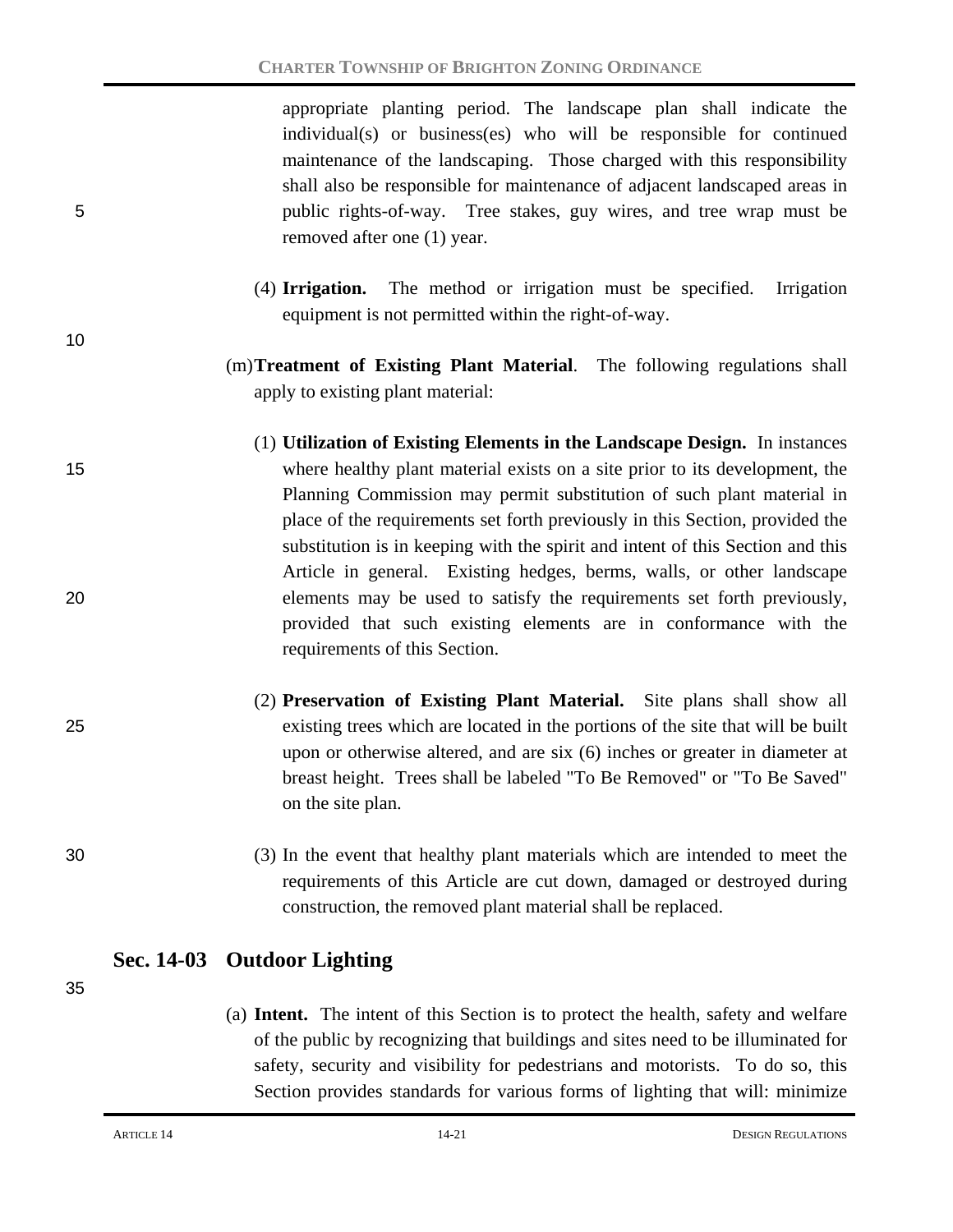light pollution; maintain safe nighttime driver performance on public roadways; preserve the restful quality of nighttime by eliminating intrusive artificial light and lighting that unnecessarily contributes to "sky glow," reduce light pollution and light trespass from light sources onto adjacent 5 properties; conservation of electrical energy; and curtail the degradation of the nighttime visual environment.

- (b) **Applicability.** The requirements of this Section shall apply to any light source that is visible from any property line, or beyond, for the site from 10 which the light is emanating. The Township Planner may review any building or site to determine compliance with the requirements under this Section. Whenever a person is required to obtain a building permit, electrical permit for outdoor lighting or signs, special land use approval, or site plan approval, the applicant shall submit sufficient information to enable the Township 15 Planner and/or Planning Commission to determine whether the proposed lighting will comply with this Section.
- (c) **Submittal Requirements.** The following information must be included for all site plan submissions and where site plan approval is not required, some or 20 all of the items may be required by the Township Planner prior to lighting installation:
	- (1) Location of all freestanding, building mounted, and canopy light fixtures on the site plan and building elevations.
	- (2) Photometric grid overlaid on the proposed site plan indicating the overall light intensity throughout the site (in footcandles).
- (3) Specifications and details for the type of fixture being proposed including 30 the total lumen output, type of lamp, and method of shielding.
	- (4) Use of the fixture proposed.
- (5) Any other information deemed necessary by the Township Planner to 35 determine compliance with provisions of this Section.
	- (d) **Lighting Standards.** Unless exempted under *Section 14-03 (e),* all lighting must comply with the following requirements: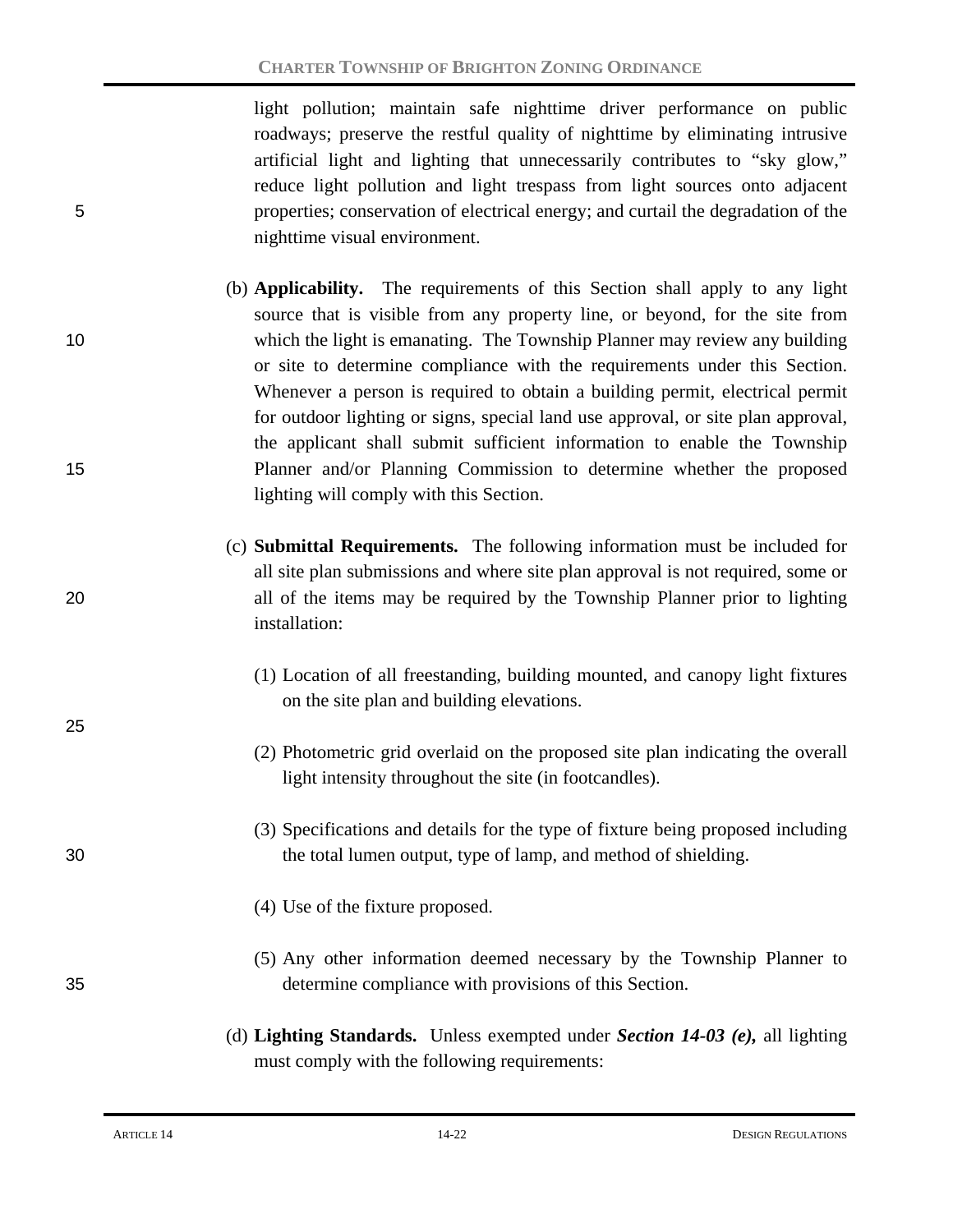(1) **Exterior Lighting.** All exterior lighting including free-standing, canopy, pole, and building mounted, shall be fully shielded and directed downward to prevent off-site glare.

5 (2) **Intensity**. The intensity of light within a site shall not exceed ten (10) footcandles within any part of the site and one (1) footcandle at any property line, except where it abuts a Residential District or use where a maximum of 0.5 footcandles is permitted. The only exception is with gas station canopy and automobile dealership lighting, where a maximum of 10 twenty (20) footcandles is permitted within the site but the above requirements shall apply to intensity at the property line.

#### (3) **Fixtures**

- 15 a. Metal halide fixtures shall be used in an effort to maintain a unified lighting standard throughout the Township and prevent "sky glow."
- b. The Planning Commission may approve decorative light fixtures as an alternative to shielded fixtures when it can be proven that there will be 20 no off-site glare and the proposed fixtures will improve the appearance of the site.
	- (4) **Pole Height**. The maximum height of parking lot light fixtures shall be fifteen (15) feet.
- (5) **Hours of Operation**. Except where used for security purposes, all outdoor lighting fixtures, existing or hereafter installed and maintained upon private property within Business or Industrial Districts shall be turned off between 11:00 p.m. and sunrise, except when used for 30 commercial and industrial uses, such as in sales, assembly and repair areas, where such use continues after 11:00 p.m. but only for so long as that use continues.

#### (6) **Luminous Tube and Exposed Bulb Lighting**

a. Luminous tube and exposed bulb flourescent lighting is prohibited as an architectural detail on all buildings, e.g. along the roof line and eaves, around windows, etc. The Planning Commission may approve

25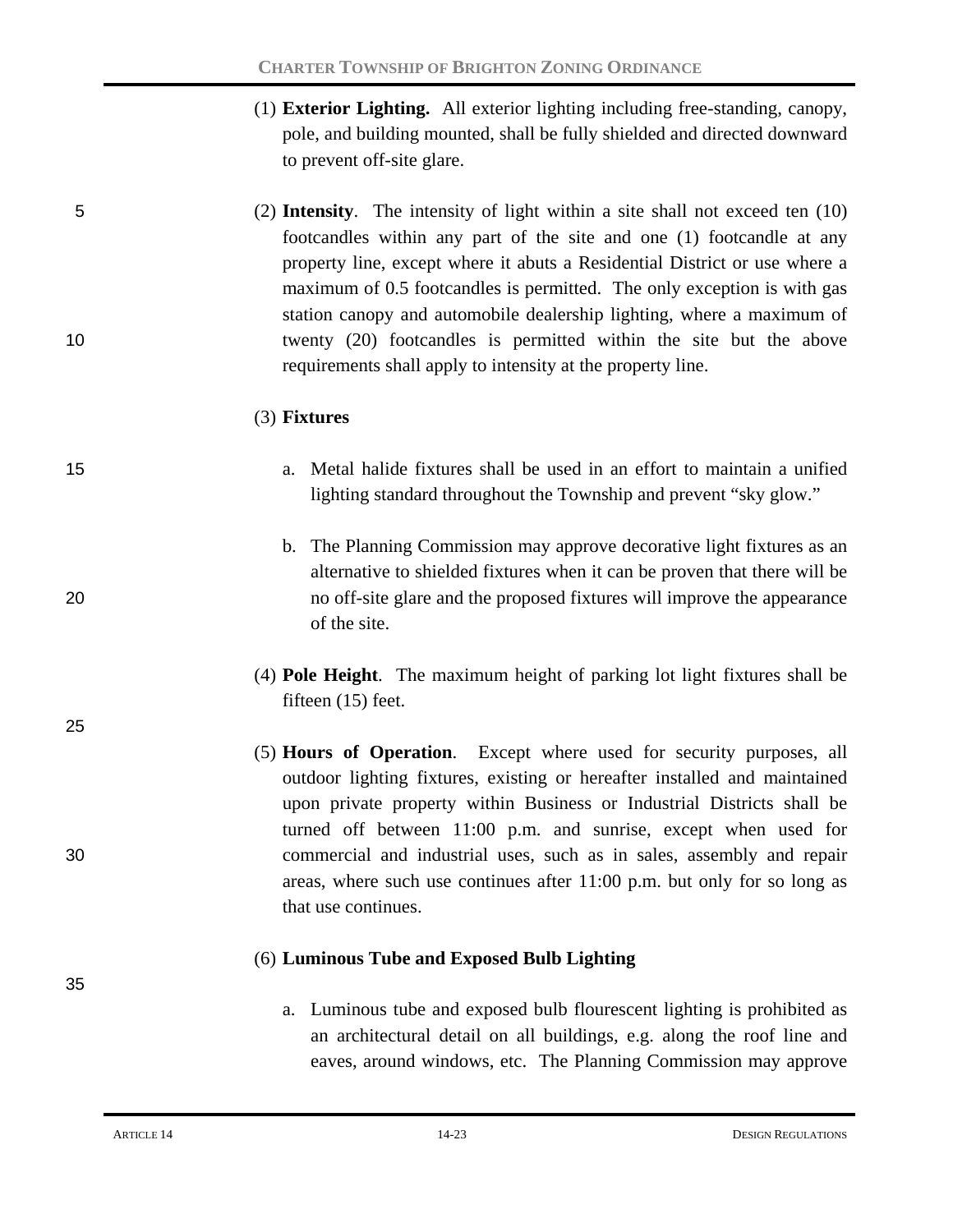internally illuminated architectural bands when it can be shown that the treatment will enhance the appearance of the building.

b. Luminous tube and exposed bulb flourescent lighting is permitted as 5 part of a sign meeting the requirements of *Article 17* of this Ordinance.

### (7) **Other Lighting**

- a. The internal illumination of building-mounted canopies is prohibited.
- b. Indirect illumination of signs, canopies and buildings is permitted provided a maximum one hundred twenty-five (125) watt bulb is utilized and there is no glare.
- 15 c. The use of laser light source, search lights or any similar high intensity light for outdoor advertisement or entertainment is prohibited.
	- d. Lighting shall not consist of or have the appearance of movement or flashing components.
- (8) **Installation and Operation Cost.** The cost of installing and operating approved roadway lighting on any public road shall be through a financial method approved by the Township Board or by the Livingston County Road Commission. The costs of all other lighting systems shall be borne 25 by the developer/property owner.

## (e) **Exceptions**

(1) **Considerations.** The Planning Commission may waive any of the 30 provisions stated in *Section 14-03(d)* when, after a request for an exception has been made and reviewed, the Planning Commission determines that such an exception is necessary for the lighting application. Requests for an exception shall be made to the Planning Commission and shall include, but not be limited to, a description of the lighting plan, a 35 description of the efforts that have been made to comply with the provisions of these requirements, and the reasons an exception is necessary. In reviewing a request for exception, the Planning Commission shall consider safety, design, and other factors deemed appropriate by the Planning Commission, and in particular the following:

10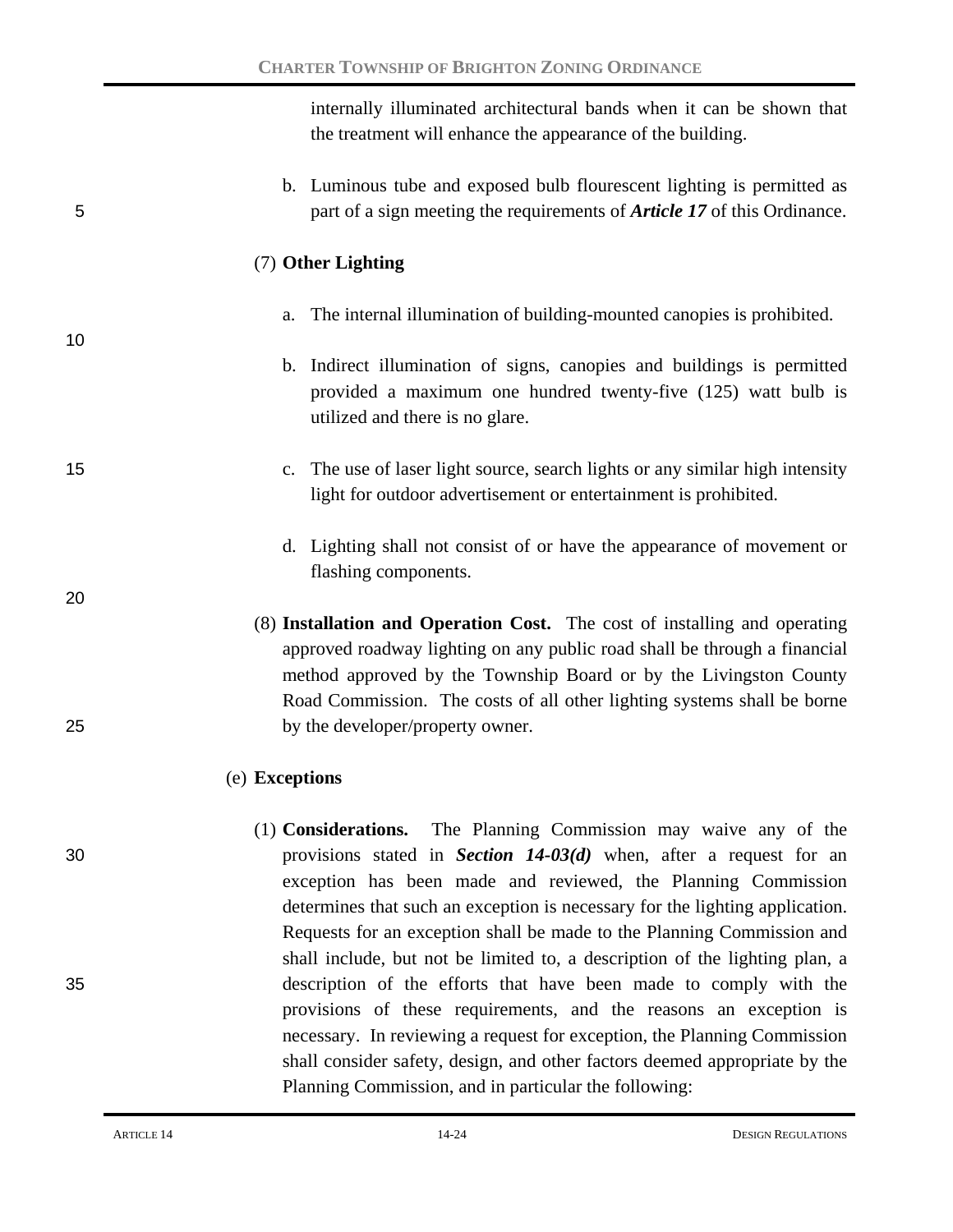|    | a. The new or replacement luminaire is a full-cutoff luminaire when the<br>rated output of the luminaire is greater than one thousand eight<br>hundred (1,800) lumens.                                                                                                           |
|----|----------------------------------------------------------------------------------------------------------------------------------------------------------------------------------------------------------------------------------------------------------------------------------|
| 5  | b. If<br>lighting<br>recommendation or<br>regulation<br>applies,<br>the<br>a<br>minimum/maximum illuminance specified by the recommendations or<br>regulation is used.                                                                                                           |
| 10 | c. If no lighting recommendation or regulation applies, the minimum<br>illuminance adequate for the intended purpose is used, giving full<br>consideration to safety, energy conservation, glare, and minimizing<br>light trespass.                                              |
| 15 | d. For roadway lighting, a determination is made that the purpose of the<br>lighting installation or replacement cannot be achieved by installation<br>of reflectorized roadway markers, lines, warnings or informational<br>signs, or other passive means.                      |
| 20 | Adequate consideration has been given to conserving energy and<br>e.<br>minimizing glare, light pollution, and light trespass.                                                                                                                                                   |
| 25 | (2) Uses. The following are exempt from the lighting requirements of this<br>Section, except that the Township Planner may take steps to eliminate the<br>effects of the below exempted items when deemed necessary to protect the<br>health, safety, and welfare of the public: |
|    | a. Sports fields.                                                                                                                                                                                                                                                                |
| 30 | b. Swimming pools.                                                                                                                                                                                                                                                               |
|    | c. Holiday decorations.                                                                                                                                                                                                                                                          |
| 35 | Window displays without glare.<br>d.                                                                                                                                                                                                                                             |
|    | Shielded pedestrian walkway lighting.<br>e.                                                                                                                                                                                                                                      |
|    | Soffit lighting.<br>f.                                                                                                                                                                                                                                                           |
| 40 | Residential lighting with no off-site glare.<br>g.                                                                                                                                                                                                                               |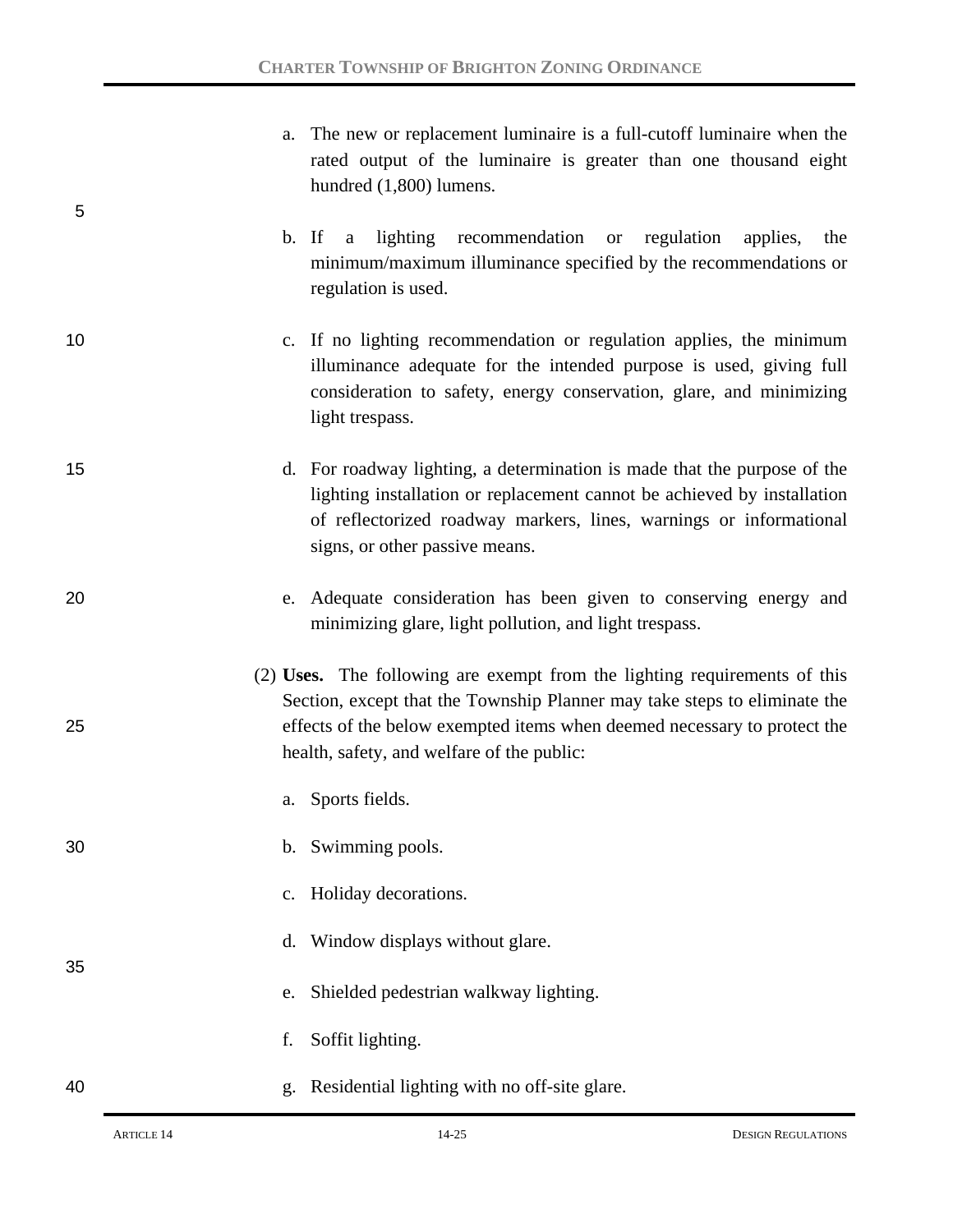- h. Street lights.
- i. Lighting of government flags.

5

(Ord. #243, 8/1/08)

# **Sec. 14-04 Waste Receptacles and Enclosures**

| 10 | Receptacles, including waste receptacles, waste compactors, and recycling bins<br>shall be designed, constructed, and maintained according to the requirements of<br>this Section. Waste receptacle location and details of construction shall be shown<br>on site plans. A change in receptacle location or size shall require modification to<br>the enclosure, as warranted by this Section. The requirement to provide a waste                                                            |
|----|-----------------------------------------------------------------------------------------------------------------------------------------------------------------------------------------------------------------------------------------------------------------------------------------------------------------------------------------------------------------------------------------------------------------------------------------------------------------------------------------------|
| 15 | receptacle may be waived by the Planning Commission if the applicant provides<br>documentation that the development will not necessitate a waste receptacle.                                                                                                                                                                                                                                                                                                                                  |
| 20 | (a) Waste receptacles shall be located in the rear yard or non-required side yard<br>unless otherwise approved by the Planning Commission. Waste receptacles<br>shall be as far as practical, and in no case be less than twenty (20) feet from<br>any Residential District and located so that they are not easily damaged by the<br>refuse device. The location and orientation of the waste receptacle and<br>enclosure shall minimize the potential for the waste receptacle to be viewed |
| 25 | from a public road or adjacent Residential Districts.<br>(b) Waste receptacles shall be easily accessed by refuse vehicles without potential<br>of damaging the building or automobiles parked nearby.                                                                                                                                                                                                                                                                                        |
| 30 | (c) The receptacle base shall be constructed of six (6) inches of reinforced<br>concrete pavement. The base shall extend six (6) feet beyond the front of the<br>waste receptacle pad or gate to support the front axle of a refuse vehicle.                                                                                                                                                                                                                                                  |
|    | (d) Waste receptacles shall meet the following requirements:                                                                                                                                                                                                                                                                                                                                                                                                                                  |
| 35 | (1) Each waste receptacle shall have an enclosing lid or cover.                                                                                                                                                                                                                                                                                                                                                                                                                               |
|    | (2) Waste receptacle enclosures shall be enclosed on three (3) sides with a<br>berm or wall meeting the requirements of subsection (3), below, and with                                                                                                                                                                                                                                                                                                                                       |

a gate on the fourth side. A gate shall not be required if the opening of the